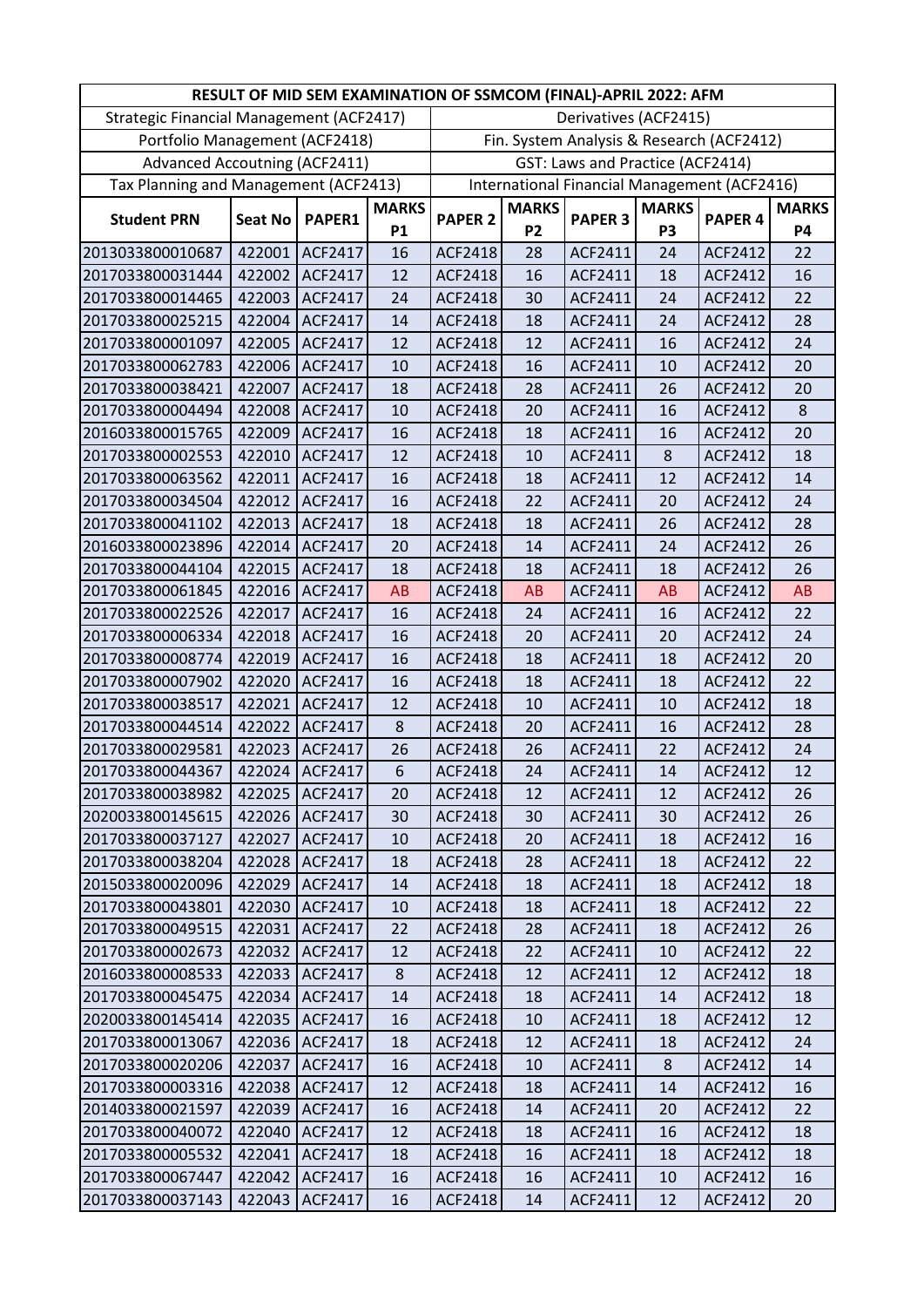|                                          |                |                |              | RESULT OF MID SEM EXAMINATION OF SSMCOM (FINAL)-APRIL 2022: AFM |              |                                  |                |                                              |              |
|------------------------------------------|----------------|----------------|--------------|-----------------------------------------------------------------|--------------|----------------------------------|----------------|----------------------------------------------|--------------|
| Strategic Financial Management (ACF2417) |                |                |              |                                                                 |              | Derivatives (ACF2415)            |                |                                              |              |
| Portfolio Management (ACF2418)           |                |                |              |                                                                 |              |                                  |                | Fin. System Analysis & Research (ACF2412)    |              |
| <b>Advanced Accoutning (ACF2411)</b>     |                |                |              |                                                                 |              | GST: Laws and Practice (ACF2414) |                |                                              |              |
| Tax Planning and Management (ACF2413)    |                |                |              |                                                                 |              |                                  |                | International Financial Management (ACF2416) |              |
|                                          |                |                | <b>MARKS</b> |                                                                 | <b>MARKS</b> |                                  | <b>MARKS</b>   |                                              | <b>MARKS</b> |
| <b>Student PRN</b>                       | <b>Seat No</b> | PAPER1         | <b>P1</b>    | <b>PAPER 2</b>                                                  | <b>P2</b>    | <b>PAPER 3</b>                   | P <sub>3</sub> | <b>PAPER 4</b>                               | <b>P4</b>    |
| 2017033800007241                         | 422044         | ACF2417        | 16           | <b>ACF2418</b>                                                  | 12           | ACF2411                          | 18             | ACF2412                                      | 20           |
| 2017033800036766                         | 422045         | ACF2417        | 20           | ACF2418                                                         | 30           | ACF2411                          | 18             | ACF2412                                      | 24           |
| 2017033800079062                         | 422046         | ACF2417        | 18           | ACF2418                                                         | 22           | ACF2411                          | 20             | ACF2412                                      | 18           |
| 2017033800035604                         | 422047         | ACF2417        | 22           | ACF2418                                                         | 14           | ACF2411                          | 10             | ACF2412                                      | 14           |
| 2017033800012605                         | 422048         | ACF2417        | 14           | <b>ACF2418</b>                                                  | 8            | ACF2411                          | 8              | ACF2412                                      | 12           |
| 2017033800036302                         | 422049         | ACF2417        | 14           | ACF2418                                                         | 26           | ACF2411                          | 8              | ACF2412                                      | 22           |
| 2017033800046014                         | 422050         | <b>ACF2417</b> | 20           | <b>ACF2418</b>                                                  | 16           | ACF2411                          | 16             | ACF2412                                      | 16           |
| 2016033800014216                         | 422051         | ACF2417        | 16           | ACF2418                                                         | 22           | ACF2411                          | 16             | ACF2412                                      | 20           |
| 2017033800048686                         | 422052         | ACF2417        | 10           | ACF2418                                                         | 20           | ACF2411                          | 18             | ACF2412                                      | 24           |
| 2016033800023304                         | 422053         | ACF2417        | 16           | ACF2418                                                         | 18           | ACF2411                          | 14             | ACF2412                                      | 18           |
| 2017033800045324                         | 422054         | ACF2417        | 26           | ACF2418                                                         | 24           | ACF2411                          | 14             | ACF2412                                      | 26           |
| 2017033800058611                         | 422055         | ACF2417        | 24           | <b>ACF2418</b>                                                  | 20           | ACF2411                          | 24             | ACF2412                                      | 20           |
| 2017033800044916                         | 422056         | <b>ACF2417</b> | 18           | ACF2418                                                         | 12           | ACF2411                          | 14             | ACF2412                                      | 16           |
| 2017033800044793                         | 422057         | ACF2417        | 12           | <b>ACF2418</b>                                                  | 16           | ACF2411                          | 14             | ACF2412                                      | 12           |
| 2017033800000314                         | 422058         | ACF2417        | 16           | ACF2418                                                         | 10           | ACF2411                          | 16             | ACF2412                                      | 10           |
| 2017033800057855                         | 422059         | ACF2417        | 14           | ACF2418                                                         | 28           | ACF2411                          | 20             | ACF2412                                      | 28           |
| 2020033800145704                         | 422060         | ACF2417        | 18           | <b>ACF2418</b>                                                  | 20           | ACF2411                          | 12             | ACF2412                                      | 20           |
| 2017033800041477                         | 422061         | ACF2417        | 18           | ACF2418                                                         | 26           | ACF2411                          | 20             | ACF2412                                      | 22           |
| 2017033800012644                         | 422062         | ACF2417        | 20           | ACF2418                                                         | 28           | ACF2411                          | 22             | ACF2412                                      | 24           |
| 2017033800035612                         | 422063         | ACF2417        | 12           | ACF2418                                                         | 14           | ACF2411                          | 10             | ACF2412                                      | 12           |
| 2017033800038324                         | 422064         | ACF2417        | 18           | ACF2418                                                         | 22           | ACF2411                          | 28             | ACF2412                                      | 22           |
| 2017033800049844                         | 422065         | ACF2417        | 16           | <b>ACF2418</b>                                                  | 20           | ACF2411                          | 14             | ACF2412                                      | 24           |
| 2017033800067625                         | 422066         | ACF2417        | 10           | ACF2418                                                         | 10           | ACF2411                          | 16             | ACF2412                                      | 24           |
| 2017033800055133                         | 422067         | <b>ACF2417</b> | 20           | <b>ACF2418</b>                                                  | 28           | ACF2411                          | 22             | <b>ACF2412</b>                               | 22           |
| 2017033800013686                         |                | 422068 ACF2417 | 10           | ACF2418                                                         | 20           | ACF2411                          | 14             | ACF2412                                      | 22           |
| 2017033800037425                         | 422069         | <b>ACF2417</b> | 20           | ACF2418                                                         | 28           | ACF2411                          | 24             | ACF2412                                      | 26           |
| 2015033800025372                         | 422070         | ACF2417        | 24           | ACF2418                                                         | 14           | ACF2411                          | 16             | ACF2412                                      | 20           |
| 2017033800006381                         | 422071         | ACF2417        | 18           | ACF2418                                                         | 16           | ACF2411                          | 18             | ACF2412                                      | 20           |
| 2017033800000202                         | 422072         | ACF2417        | 14           | ACF2418                                                         | 14           | ACF2411                          | 24             | ACF2412                                      | 22           |
| 2017033800036905                         | 422073         | ACF2417        | 16           | ACF2418                                                         | 20           | ACF2411                          | 20             | ACF2412                                      | 20           |
| 2017033800050101                         | 422074         | ACF2417        | 22           | ACF2418                                                         | 20           | ACF2411                          | 14             | ACF2412                                      | 24           |
| 2020033800145735                         | 422075         | ACF2417        | 20           | ACF2418                                                         | 22           | ACF2411                          | 12             | ACF2412                                      | 20           |
| 2020033800145422                         | 422076         | ACF2417        | 18           | ACF2418                                                         | 12           | ACF2411                          | 16             | ACF2412                                      | 22           |
| 2017033800038131                         | 422077         | ACF2417        | 18           | ACF2418                                                         | 22           | ACF2411                          | 10             | ACF2412                                      | 22           |
| 2016033800000294                         | 422078         | <b>ACF2417</b> | 14           | ACF2418                                                         | 10           | ACF2411                          | 8              | ACF2412                                      | 18           |
| 2017033800018277                         | 422079         | ACF2417        | 12           | ACF2418                                                         | 28           | ACF2411                          | 16             | ACF2412                                      | 14           |
| 2017033800057596                         | 422080         | ACF2417        | 24           | ACF2418                                                         | 22           | ACF2411                          | 18             | ACF2412                                      | 22           |
| 2017033800013036                         | 422081         | ACF2417        | 6            | <b>ACF2418</b>                                                  | 14           | ACF2411                          | 20             | ACF2412                                      | 12           |
| 2017033800039111                         | 422082         | ACF2417        | 18           | <b>ACF2418</b>                                                  | 20           | ACF2411                          | 18             | ACF2412                                      | 20           |
| 2017033800037402                         | 422083         | ACF2417        | 14           | ACF2418                                                         | 20           | ACF2411                          | 12             | ACF2412                                      | 22           |
| 2017033800032103                         | 422084         | ACF2417        | 16           | ACF2418                                                         | 28           | ACF2411                          | 18             | ACF2412                                      | 20           |
| 2017033800041512                         | 422085         | ACF2417        | 8            | <b>ACF2418</b>                                                  | 26           | ACF2411                          | 10             | ACF2412                                      | 20           |
| 2017033800040114                         | 422086         | <b>ACF2417</b> | 16           | ACF2418                                                         | 24           | ACF2411                          | 10             | ACF2412                                      | 22           |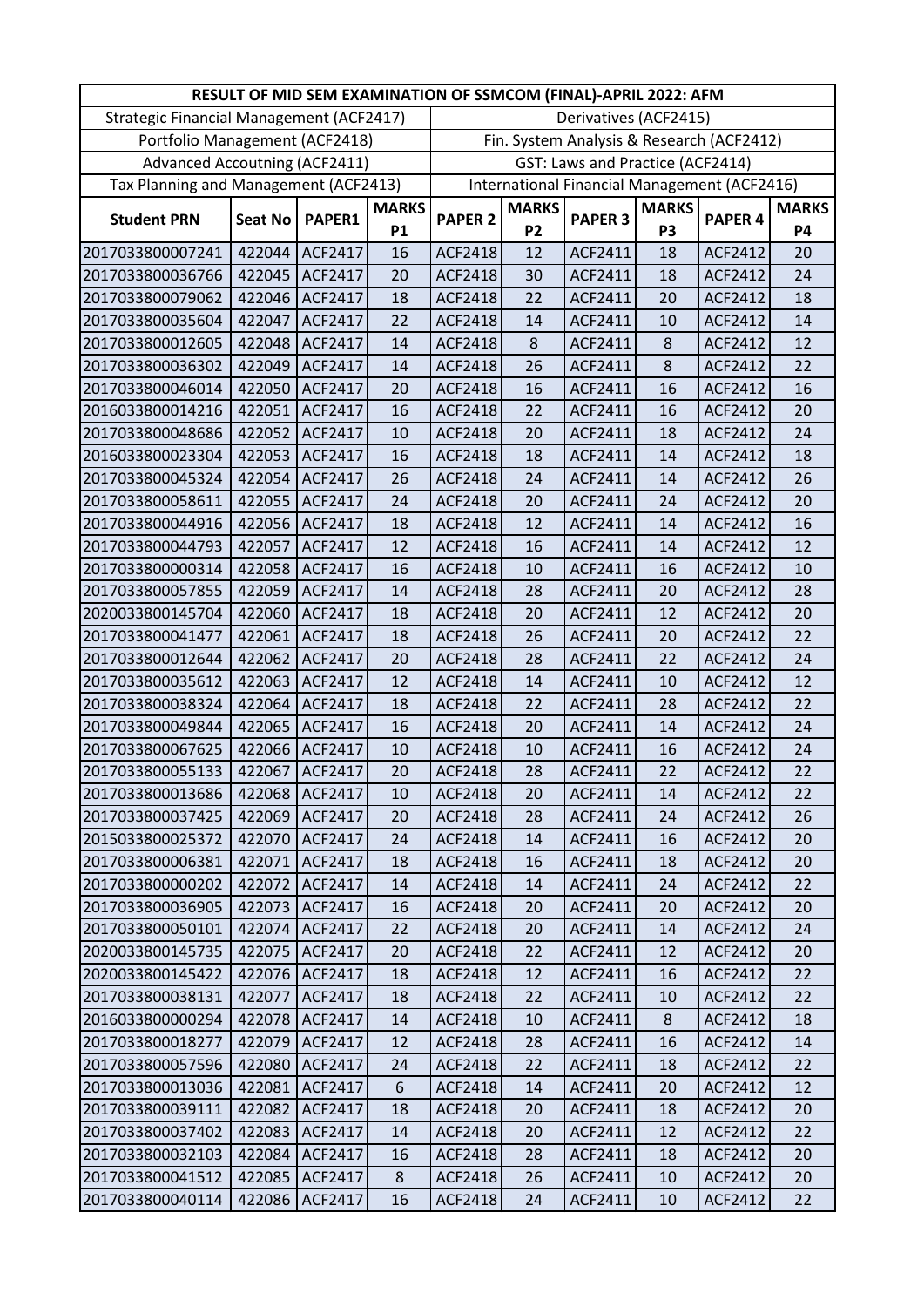|                                          |                |                |              | RESULT OF MID SEM EXAMINATION OF SSMCOM (FINAL)-APRIL 2022: AFM |                |                                  |                |                                              |              |
|------------------------------------------|----------------|----------------|--------------|-----------------------------------------------------------------|----------------|----------------------------------|----------------|----------------------------------------------|--------------|
| Strategic Financial Management (ACF2417) |                |                |              |                                                                 |                | Derivatives (ACF2415)            |                |                                              |              |
| Portfolio Management (ACF2418)           |                |                |              |                                                                 |                |                                  |                | Fin. System Analysis & Research (ACF2412)    |              |
| <b>Advanced Accoutning (ACF2411)</b>     |                |                |              |                                                                 |                | GST: Laws and Practice (ACF2414) |                |                                              |              |
| Tax Planning and Management (ACF2413)    |                |                |              |                                                                 |                |                                  |                | International Financial Management (ACF2416) |              |
|                                          |                |                | <b>MARKS</b> |                                                                 | <b>MARKS</b>   |                                  | <b>MARKS</b>   |                                              | <b>MARKS</b> |
| <b>Student PRN</b>                       | <b>Seat No</b> | PAPER1         | <b>P1</b>    | <b>PAPER 2</b>                                                  | <b>P2</b>      | <b>PAPER 3</b>                   | P <sub>3</sub> | PAPER <sub>4</sub>                           | <b>P4</b>    |
| 2017033800011977                         | 422087         | ACF2417        | 16           | <b>ACF2418</b>                                                  | 12             | ACF2411                          | 18             | ACF2412                                      | 16           |
| 2017033800041117                         | 422088         | ACF2417        | 16           | <b>ACF2418</b>                                                  | $\overline{4}$ | ACF2411                          | 10             | ACF2412                                      | 14           |
| 2017033800010781                         | 422089         | ACF2417        | 14           | ACF2418                                                         | 10             | ACF2411                          | 10             | ACF2412                                      | 18           |
| 2017033800025181                         | 422090         | ACF2417        | 14           | ACF2418                                                         | 16             | ACF2411                          | 14             | ACF2412                                      | 22           |
| 2017033800010742                         | 422091         | ACF2417        | 14           | ACF2418                                                         | 12             | ACF2411                          | 14             | ACF2412                                      | 20           |
| 2016033800053895                         | 422092         | ACF2417        | 14           | ACF2418                                                         | 22             | ACF2411                          | 18             | ACF2412                                      | 12           |
| 2017033800021217                         | 422093         | ACF2417        | 16           | <b>ACF2418</b>                                                  | 18             | ACF2411                          | 14             | ACF2412                                      | 22           |
| 2017033800009495                         | 422094         | ACF2417        | 10           | ACF2418                                                         | 18             | ACF2411                          | 14             | ACF2412                                      | 14           |
| 2017033800050205                         | 422095         | ACF2417        | 16           | ACF2418                                                         | 24             | ACF2411                          | 18             | ACF2412                                      | 24           |
| 2017033800039873                         | 422096         | ACF2417        | 10           | ACF2418                                                         | 20             | ACF2411                          | 16             | ACF2412                                      | 24           |
| 2017033800038595                         | 422097         | ACF2417        | 28           | ACF2418                                                         | 26             | ACF2411                          | 18             | ACF2412                                      | 24           |
| 2017033800040226                         | 422098         | ACF2417        | 16           | ACF2418                                                         | 18             | ACF2411                          | 16             | ACF2412                                      | 24           |
| 2017033800019203                         | 422099         | ACF2417        | 28           | ACF2418                                                         | 28             | ACF2411                          | 20             | ACF2412                                      | 24           |
| 2017033800050317                         | 422100         | <b>ACF2417</b> | 12           | <b>ACF2418</b>                                                  | 18             | ACF2411                          | 18             | ACF2412                                      | 22           |
| 2017033800049883                         | 422101         | ACF2417        | 16           | ACF2418                                                         | 22             | ACF2411                          | 16             | ACF2412                                      | 24           |
| 2017033800032826                         | 422102         | ACF2417        | <b>AB</b>    | ACF2418                                                         | 10             | ACF2411                          | 10             | ACF2412                                      | 20           |
| 2020033800145712                         | 422103         | <b>ACF2417</b> | 16           | ACF2418                                                         | 20             | ACF2411                          | 14             | ACF2412                                      | 24           |
| 2017033800013802                         | 422104         | ACF2417        | 12           | ACF2418                                                         | 14             | ACF2411                          | 28             | ACF2412                                      | 22           |
| 2017033800036317                         | 422105         | ACF2417        | 10           | <b>ACF2418</b>                                                  | 22             | ACF2411                          | 20             | ACF2412                                      | 22           |
| 2017033800040315                         | 422106         | ACF2417        | 28           | <b>ACF2418</b>                                                  | 28             | ACF2411                          | 26             | ACF2412                                      | 26           |
| 2017033800037584                         | 422107         | ACF2417        | 14           | ACF2418                                                         | 14             | ACF2411                          | 8              | ACF2412                                      | 6            |
| 2020033800145677                         | 422108         | ACF2417        | 20           | ACF2418                                                         | 18             | ACF2411                          | 14             | ACF2412                                      | 10           |
| 2017033800046641                         | 422109         | ACF2417        | 16           | ACF2418                                                         | 14             | ACF2411                          | 20             | ACF2412                                      | 16           |
| 2017033800035972                         | 422110         | ACF2417        | 10           | ACF2418                                                         | 18             | ACF2411                          | 20             | <b>ACF2412</b>                               | 18           |
| 2017033800041485                         |                | 422111 ACF2417 | 8            | ACF2418                                                         | 12             | ACF2411                          | 4              | ACF2412                                      | 26           |
| 2017033800013841                         | 422112         | <b>ACF2417</b> | 16           | ACF2418                                                         | 16             | ACF2411                          | 10             | ACF2412                                      | 22           |
| 2017033800020945                         | 422113         | ACF2417        | 16           | <b>ACF2418</b>                                                  | 8              | ACF2411                          | 12             | ACF2412                                      | 18           |
| 2017033800055195                         | 422114         | <b>ACF2417</b> | 20           | ACF2418                                                         | 22             | ACF2411                          | 18             | ACF2412                                      | 24           |
| 2020033800145832                         | 422115         | <b>ACF2417</b> | 12           | ACF2418                                                         | 14             | ACF2411                          | 16             | ACF2412                                      | 14           |
| 2017033800045533                         | 422116         | ACF2417        | 16           | ACF2418                                                         | 22             | ACF2411                          | 10             | ACF2412                                      | 20           |
| 2016033800022282                         | 422117         | ACF2417        | 12           | ACF2418                                                         | 20             | ACF2411                          | 16             | ACF2412                                      | 18           |
| 2016033800078297                         | 422118         | <b>ACF2417</b> | 20           | <b>ACF2418</b>                                                  | 8              | ACF2411                          | 10             | ACF2412                                      | 20           |
| 2017033800054981                         | 422119         | <b>ACF2417</b> | 8            | ACF2418                                                         | 18             | ACF2411                          | 16             | ACF2412                                      | 24           |
| 2017033800036147                         | 422120         | ACF2417        | 14           | ACF2418                                                         | 22             | ACF2411                          | 20             | ACF2412                                      | 20           |
| 2017033800046126                         | 422121         | ACF2417        | 18           | ACF2418                                                         | 12             | ACF2411                          | 6              | ACF2412                                      | 20           |
| 2017033800010757                         | 422122         | <b>ACF2417</b> | 10           | ACF2418                                                         | 22             | ACF2411                          | 16             | ACF2412                                      | 22           |
| 2017033800019516                         | 422123         | ACF2417        | AB           | ACF2418                                                         | 12             | ACF2411                          | 16             | ACF2412                                      | 20           |
| 2017033800024564                         | 422124         | <b>ACF2417</b> | 18           | ACF2418                                                         | 14             | ACF2411                          | 14             | ACF2412                                      | 18           |
| 2017033800055624                         | 422125         | <b>ACF2417</b> | 16           | ACF2418                                                         | 16             | ACF2411                          | 14             | ACF2412                                      | 28           |
| 2017033800039196                         | 422126         | <b>ACF2417</b> | 16           | ACF2418                                                         | 16             | ACF2411                          | 12             | ACF2412                                      | 22           |
| 2017033800009731                         | 422127         | ACF2417        | 16           | ACF2418                                                         | 16             | ACF2411                          | 20             | ACF2412                                      | 22           |
| 2017033800036782                         | 422128         | ACF2417        | 12           | <b>ACF2418</b>                                                  | 18             | ACF2411                          | 12             | ACF2412                                      | 20           |
| 2017033800038185                         | 422129         | <b>ACF2417</b> | 8            | ACF2418                                                         | 24             | ACF2411                          | 18             | ACF2412                                      | 24           |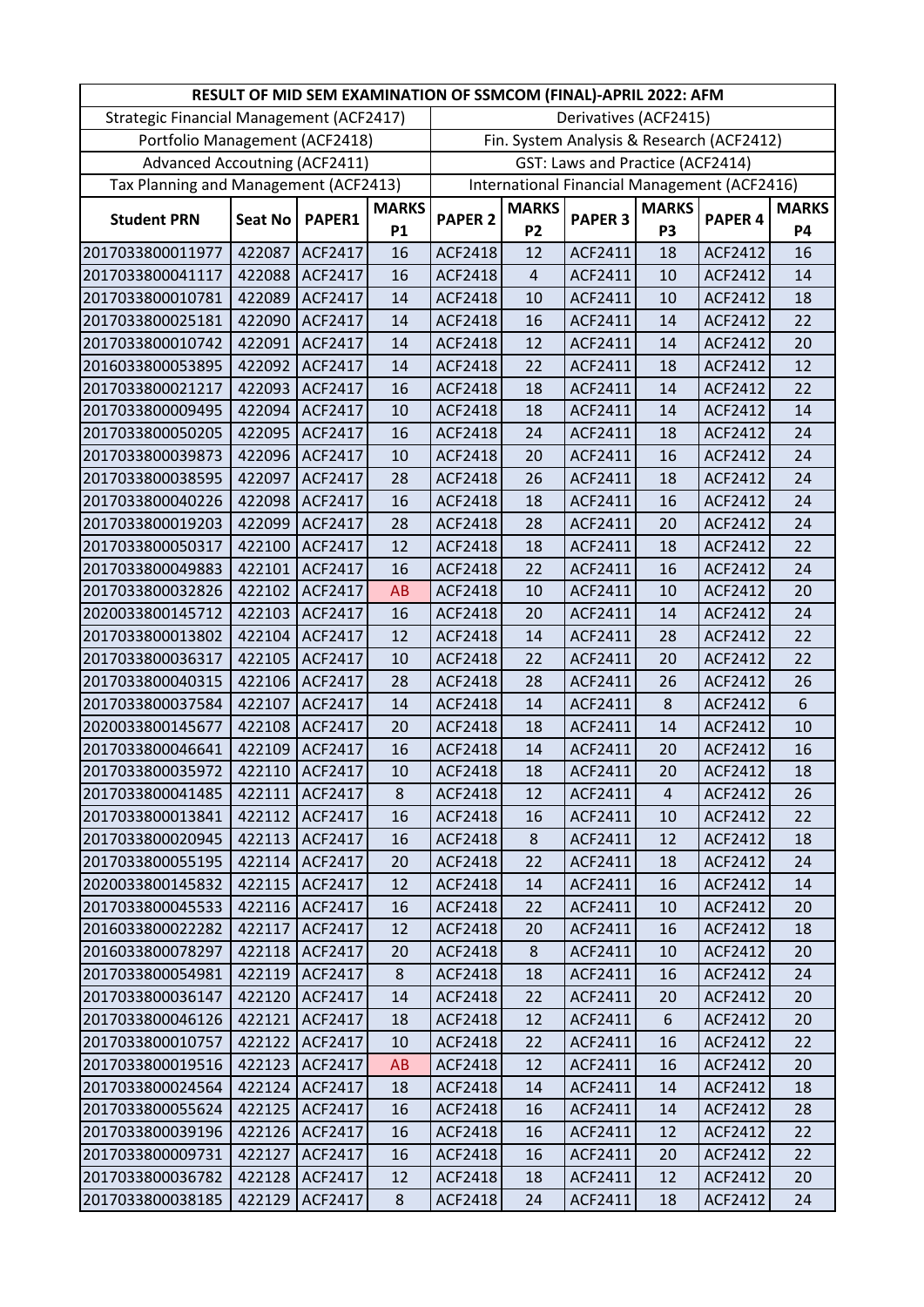|                                          |                |                |              | RESULT OF MID SEM EXAMINATION OF SSMCOM (FINAL)-APRIL 2022: AFM |                |                                  |                |                                              |              |
|------------------------------------------|----------------|----------------|--------------|-----------------------------------------------------------------|----------------|----------------------------------|----------------|----------------------------------------------|--------------|
| Strategic Financial Management (ACF2417) |                |                |              |                                                                 |                | Derivatives (ACF2415)            |                |                                              |              |
| Portfolio Management (ACF2418)           |                |                |              |                                                                 |                |                                  |                | Fin. System Analysis & Research (ACF2412)    |              |
| <b>Advanced Accoutning (ACF2411)</b>     |                |                |              |                                                                 |                | GST: Laws and Practice (ACF2414) |                |                                              |              |
| Tax Planning and Management (ACF2413)    |                |                |              |                                                                 |                |                                  |                | International Financial Management (ACF2416) |              |
|                                          |                |                | <b>MARKS</b> |                                                                 | <b>MARKS</b>   |                                  | <b>MARKS</b>   |                                              | <b>MARKS</b> |
| <b>Student PRN</b>                       | <b>Seat No</b> | PAPER1         | <b>P1</b>    | <b>PAPER 2</b>                                                  | P <sub>2</sub> | <b>PAPER 3</b>                   | P <sub>3</sub> | <b>PAPER 4</b>                               | <b>P4</b>    |
| 2017033800047307                         | 422130         | ACF2417        | 22           | ACF2418                                                         | 18             | ACF2411                          | 18             | ACF2412                                      | 22           |
| 2017033800016603                         | 422131         | ACF2417        | 24           | <b>ACF2418</b>                                                  | 24             | ACF2411                          | 20             | ACF2412                                      | 20           |
| 2017033800040942                         | 422132         | ACF2417        | 14           | <b>ACF2418</b>                                                  | 12             | ACF2411                          | 20             | ACF2412                                      | 26           |
| 2017033800044777                         | 422133         | ACF2417        | 22           | ACF2418                                                         | 20             | ACF2411                          | 20             | ACF2412                                      | 26           |
| 2015033800020893                         | 422134         | ACF2417        | 16           | ACF2418                                                         | 22             | ACF2411                          | 26             | ACF2412                                      | 28           |
| 2017033800039552                         | 422135         | ACF2417        | 18           | ACF2418                                                         | 22             | ACF2411                          | 14             | ACF2412                                      | 20           |
| 2017033800044924                         | 422136         | ACF2417        | 14           | <b>ACF2418</b>                                                  | $\overline{4}$ | ACF2411                          | 10             | ACF2412                                      | 20           |
| 2017033800044537                         | 422137         | ACF2417        | 14           | ACF2418                                                         | 22             | ACF2411                          | 14             | ACF2412                                      | 16           |
| 2016033800059404                         | 422138         | ACF2417        | 12           | <b>ACF2418</b>                                                  | 30             | ACF2411                          | 24             | ACF2412                                      | 24           |
| 2017033800050043                         | 422139         | ACF2417        | 6            | ACF2418                                                         | 16             | ACF2411                          | 14             | ACF2412                                      | 18           |
| 2020033800145573                         | 422140         | ACF2417        | 22           | ACF2418                                                         | 24             | ACF2411                          | 14             | ACF2412                                      | 16           |
| 2017033800045227                         | 422141         | ACF2417        | 20           | <b>ACF2418</b>                                                  | 20             | ACF2411                          | 14             | ACF2412                                      | 26           |
| 2017033800045413                         | 422142         | ACF2417        | 12           | ACF2418                                                         | 10             | ACF2411                          | 12             | ACF2412                                      | 16           |
| 2017033800036267                         | 422143         | ACF2417        | 26           | ACF2418                                                         | 26             | ACF2411                          | 18             | ACF2412                                      | 22           |
| 2017033800038862                         | 422144         | ACF2417        | 12           | ACF2418                                                         | 16             | ACF2411                          | 10             | ACF2412                                      | 20           |
| 2017033800012683                         | 422145         | ACF2417        | $\,8\,$      | ACF2418                                                         | 10             | ACF2411                          | 4              | ACF2412                                      | 18           |
| 2017033800035144                         | 422146         | ACF2417        | 16           | <b>ACF2418</b>                                                  | 20             | ACF2411                          | 14             | ACF2412                                      | 20           |
| 2017033800016971                         | 422147         | ACF2417        | 12           | <b>ACF2418</b>                                                  | 16             | ACF2411                          | 8              | ACF2412                                      | 16           |
| 2017033800019772                         | 422148         | ACF2417        | 18           | ACF2418                                                         | 22             | ACF2411                          | 20             | ACF2412                                      | 24           |
| 2017033800011142                         | 422149         | ACF2417        | 14           | <b>ACF2418</b>                                                  | 22             | ACF2411                          | 12             | ACF2412                                      | 12           |
| 2017033800015654                         | 422150         | ACF2417        | 14           | <b>ACF2418</b>                                                  | 8              | ACF2411                          | 16             | ACF2412                                      | 24           |
| 2017033800047667                         | 422151         | ACF2417        | 22           | ACF2418                                                         | 12             | ACF2411                          | 24             | ACF2412                                      | 22           |
| 2017033800017483                         | 422152         | ACF2417        | 18           | ACF2418                                                         | 20             | ACF2411                          | 22             | ACF2412                                      | 24           |
| 2017033800090431                         | 422153         | ACF2417        | 20           | <b>ACF2418</b>                                                  | 22             | ACF2411                          | 12             | ACF2412                                      | 18           |
| 2017033800018896                         | 423001         | <b>ACF2417</b> | 20           | ACF2418                                                         | 16             | <b>ACF2415</b>                   | 24             | <b>ACF2416</b>                               | 24           |
| 2017033800090342                         | 423002         | <b>ACF2417</b> | 18           | <b>ACF2418</b>                                                  | 18             | <b>ACF2415</b>                   | 26             | <b>ACF2416</b>                               | 20           |
| 2014033800019103                         | 423003         | <b>ACF2417</b> | 8            | <b>ACF2418</b>                                                  | 14             | <b>ACF2415</b>                   | 26             | <b>ACF2416</b>                               | 16           |
| 2020033800145743                         | 423004         | <b>ACF2417</b> | 14           | <b>ACF2418</b>                                                  | 10             | <b>ACF2415</b>                   | 16             | <b>ACF2416</b>                               | 14           |
| 2017033800090164                         | 423005         | <b>ACF2417</b> | 10           | <b>ACF2418</b>                                                  | 22             | <b>ACF2415</b>                   | 28             | <b>ACF2416</b>                               | 18           |
| 2017033800090802                         | 423006         | <b>ACF2417</b> | 12           | <b>ACF2418</b>                                                  | 8              | <b>ACF2415</b>                   | 28             | <b>ACF2416</b>                               | 22           |
| 2017033800040691                         | 423007         | <b>ACF2417</b> | 12           | <b>ACF2418</b>                                                  | 14             | <b>ACF2415</b>                   | 24             | <b>ACF2416</b>                               | 12           |
| 2017033800025583                         | 423008         | ACF2417        | 24           | <b>ACF2418</b>                                                  | 24             | <b>ACF2415</b>                   | 30             | <b>ACF2416</b>                               | 22           |
| 2017033800055856                         | 423009         | <b>ACF2417</b> | 18           | <b>ACF2418</b>                                                  | 16             | <b>ACF2415</b>                   | 20             | <b>ACF2416</b>                               | 14           |
| 2017033800001267                         | 423010         | <b>ACF2417</b> | 18           | <b>ACF2418</b>                                                  | 20             | <b>ACF2415</b>                   | 24             | <b>ACF2416</b>                               | 20           |
| 2014033800111445                         | 423011         | <b>ACF2417</b> | 12           | <b>ACF2418</b>                                                  | 18             | <b>ACF2415</b>                   | 26             | <b>ACF2416</b>                               | 16           |
| 2017033800040234                         | 423012         | <b>ACF2417</b> | 16           | <b>ACF2418</b>                                                  | 20             | <b>ACF2415</b>                   | 20             | <b>ACF2416</b>                               | 10           |
| 2017033800055407                         | 423013         | <b>ACF2417</b> | 24           | <b>ACF2418</b>                                                  | 26             | <b>ACF2415</b>                   | 28             | <b>ACF2416</b>                               | 22           |
| 2017033800130202                         | 423014         | <b>ACF2417</b> | 12           | <b>ACF2418</b>                                                  | 18             | <b>ACF2415</b>                   | 28             | <b>ACF2416</b>                               | 12           |
| 2020033800145607                         | 423015         | <b>ACF2417</b> | 8            | <b>ACF2418</b>                                                  | 18             | <b>ACF2415</b>                   | 28             | <b>ACF2416</b>                               | 18           |
| 2017033800005041                         | 423016         | <b>ACF2417</b> | 8            | <b>ACF2418</b>                                                  | 10             | <b>ACF2415</b>                   | 30             | <b>ACF2416</b>                               | 18           |
| 2017033800003974                         | 423017         | <b>ACF2417</b> | 14           | <b>ACF2418</b>                                                  | 28             | <b>ACF2415</b>                   | 30             | <b>ACF2416</b>                               | 24           |
| 2017033800090415                         | 423018         | <b>ACF2417</b> | 18           | <b>ACF2418</b>                                                  | 22             | <b>ACF2415</b>                   | 26             | <b>ACF2416</b>                               | 18           |
| 2017033800055396                         | 423019         | <b>ACF2417</b> | 16           | <b>ACF2418</b>                                                  | 22             | <b>ACF2415</b>                   | 28             | ACF2416                                      | 24           |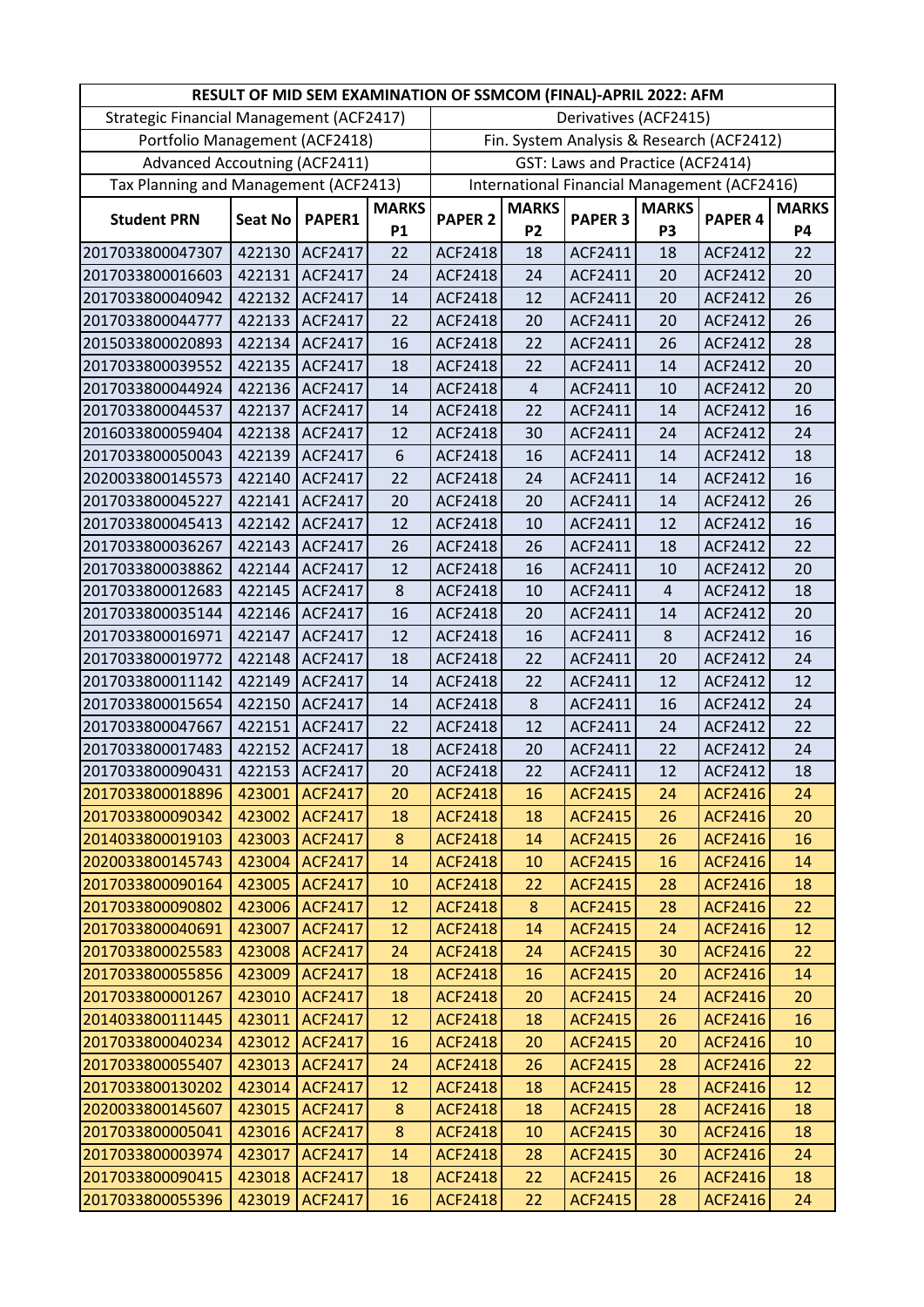| Derivatives (ACF2415)<br>Strategic Financial Management (ACF2417)<br>Portfolio Management (ACF2418)<br>Fin. System Analysis & Research (ACF2412)<br><b>Advanced Accoutning (ACF2411)</b><br>GST: Laws and Practice (ACF2414)<br>Tax Planning and Management (ACF2413)<br>International Financial Management (ACF2416)<br><b>MARKS</b><br><b>MARKS</b><br><b>MARKS</b><br><b>MARKS</b><br><b>PAPER 3</b><br><b>PAPER 4</b><br><b>Student PRN</b><br><b>Seat No</b><br>PAPER1<br><b>PAPER 2</b><br>P <sub>2</sub><br><b>P1</b><br>P <sub>3</sub><br><b>P4</b><br>18<br>2017033800090992<br>423020<br><b>ACF2417</b><br>12<br><b>ACF2418</b><br><b>ACF2415</b><br><b>ACF2416</b><br>20<br>24<br>423021<br><b>ACF2417</b><br><b>ACF2418</b><br>12<br><b>ACF2415</b><br><b>ACF2416</b><br>12<br>2017033800040532<br>16<br>18 | RESULT OF MID SEM EXAMINATION OF SSMCOM (FINAL)-APRIL 2022: AFM |
|-------------------------------------------------------------------------------------------------------------------------------------------------------------------------------------------------------------------------------------------------------------------------------------------------------------------------------------------------------------------------------------------------------------------------------------------------------------------------------------------------------------------------------------------------------------------------------------------------------------------------------------------------------------------------------------------------------------------------------------------------------------------------------------------------------------------------|-----------------------------------------------------------------|
|                                                                                                                                                                                                                                                                                                                                                                                                                                                                                                                                                                                                                                                                                                                                                                                                                         |                                                                 |
|                                                                                                                                                                                                                                                                                                                                                                                                                                                                                                                                                                                                                                                                                                                                                                                                                         |                                                                 |
|                                                                                                                                                                                                                                                                                                                                                                                                                                                                                                                                                                                                                                                                                                                                                                                                                         |                                                                 |
|                                                                                                                                                                                                                                                                                                                                                                                                                                                                                                                                                                                                                                                                                                                                                                                                                         |                                                                 |
|                                                                                                                                                                                                                                                                                                                                                                                                                                                                                                                                                                                                                                                                                                                                                                                                                         |                                                                 |
|                                                                                                                                                                                                                                                                                                                                                                                                                                                                                                                                                                                                                                                                                                                                                                                                                         |                                                                 |
|                                                                                                                                                                                                                                                                                                                                                                                                                                                                                                                                                                                                                                                                                                                                                                                                                         |                                                                 |
|                                                                                                                                                                                                                                                                                                                                                                                                                                                                                                                                                                                                                                                                                                                                                                                                                         |                                                                 |
| $\boldsymbol{8}$<br>2017033800062477<br>423022<br><b>ACF2417</b><br>$\overline{4}$<br><b>ACF2418</b><br><b>ACF2415</b><br>12<br><b>ACF2416</b><br>10                                                                                                                                                                                                                                                                                                                                                                                                                                                                                                                                                                                                                                                                    |                                                                 |
| 423023<br><b>ACF2417</b><br><b>ACF2418</b><br>12<br>2017033800045541<br>10<br><b>ACF2415</b><br><b>ACF2416</b><br>$\bf 8$<br>20                                                                                                                                                                                                                                                                                                                                                                                                                                                                                                                                                                                                                                                                                         |                                                                 |
| 20<br>22<br>20<br>423024<br><b>ACF2417</b><br><b>ACF2418</b><br><b>ACF2415</b><br>30<br><b>ACF2416</b><br>2017033800007376                                                                                                                                                                                                                                                                                                                                                                                                                                                                                                                                                                                                                                                                                              |                                                                 |
| 423025<br><b>ACF2417</b><br>20<br><b>ACF2418</b><br>20<br><b>ACF2415</b><br>16<br>2017033800055125<br><b>ACF2416</b><br>16                                                                                                                                                                                                                                                                                                                                                                                                                                                                                                                                                                                                                                                                                              |                                                                 |
| 423026<br>22<br><b>ACF2418</b><br>24<br>2017033800005845<br><b>ACF2417</b><br><b>ACF2415</b><br>30<br><b>ACF2416</b><br>20                                                                                                                                                                                                                                                                                                                                                                                                                                                                                                                                                                                                                                                                                              |                                                                 |
| 423027<br><b>ACF2417</b><br>18<br><b>ACF2418</b><br>14<br><b>ACF2415</b><br><b>ACF2416</b><br>20<br>2020033800145534<br>28                                                                                                                                                                                                                                                                                                                                                                                                                                                                                                                                                                                                                                                                                              |                                                                 |
| 423028<br><b>ACF2417</b><br><b>ACF2418</b><br>28<br><b>ACF2415</b><br>18<br>2017033800034535<br>20<br>30<br><b>ACF2416</b>                                                                                                                                                                                                                                                                                                                                                                                                                                                                                                                                                                                                                                                                                              |                                                                 |
| 423029<br><b>ACF2417</b><br>14<br><b>ACF2418</b><br>20<br><b>ACF2415</b><br>16<br>2017033800008751<br>26<br><b>ACF2416</b>                                                                                                                                                                                                                                                                                                                                                                                                                                                                                                                                                                                                                                                                                              |                                                                 |
| 12<br>2020033800145774<br>423030<br><b>ACF2417</b><br>12<br><b>ACF2418</b><br><b>ACF2415</b><br>16<br><b>ACF2416</b><br>12                                                                                                                                                                                                                                                                                                                                                                                                                                                                                                                                                                                                                                                                                              |                                                                 |
| 423031<br>18<br>22<br>2017033800006156<br><b>ACF2417</b><br>18<br><b>ACF2418</b><br><b>ACF2415</b><br><b>ACF2416</b><br>10                                                                                                                                                                                                                                                                                                                                                                                                                                                                                                                                                                                                                                                                                              |                                                                 |
| 423032<br>12<br>2020033800145824<br><b>ACF2417</b><br><b>ACF2418</b><br>24<br><b>ACF2415</b><br>22<br><b>ACF2416</b><br>10                                                                                                                                                                                                                                                                                                                                                                                                                                                                                                                                                                                                                                                                                              |                                                                 |
| 423033<br><b>ACF2417</b><br>12<br><b>ACF2418</b><br>14<br><b>ACF2415</b><br><b>ACF2416</b><br>14<br>2017033800036751<br>20                                                                                                                                                                                                                                                                                                                                                                                                                                                                                                                                                                                                                                                                                              |                                                                 |
| 423034<br><b>ACF2417</b><br>22<br><b>ACF2418</b><br>12<br><b>ACF2415</b><br><b>ACF2416</b><br>18<br>2017033800055381<br>22                                                                                                                                                                                                                                                                                                                                                                                                                                                                                                                                                                                                                                                                                              |                                                                 |
| $\bf 8$<br><b>ACF2418</b><br>12<br>2017033800055365<br>423035<br><b>ACF2417</b><br><b>ACF2415</b><br><b>ACF2416</b><br>18<br>26                                                                                                                                                                                                                                                                                                                                                                                                                                                                                                                                                                                                                                                                                         |                                                                 |
| 423036<br>12<br>20<br>20<br>2017033800001623<br><b>ACF2417</b><br><b>ACF2418</b><br><b>ACF2415</b><br>26<br><b>ACF2416</b>                                                                                                                                                                                                                                                                                                                                                                                                                                                                                                                                                                                                                                                                                              |                                                                 |
| 2017033800003073<br>423037<br><b>ACF2417</b><br>20<br><b>ACF2418</b><br>16<br><b>ACF2415</b><br>22<br><b>ACF2416</b><br>10                                                                                                                                                                                                                                                                                                                                                                                                                                                                                                                                                                                                                                                                                              |                                                                 |
| 423038<br><b>ACF2417</b><br><b>ACF2418</b><br>16<br><b>ACF2415</b><br><b>ACF2416</b><br>14<br>2017033800002804<br>16<br>24                                                                                                                                                                                                                                                                                                                                                                                                                                                                                                                                                                                                                                                                                              |                                                                 |
| 2017033800040683<br>423039<br><b>ACF2417</b><br>20<br><b>ACF2418</b><br>12<br><b>ACF2415</b><br>16<br><b>ACF2416</b><br>20                                                                                                                                                                                                                                                                                                                                                                                                                                                                                                                                                                                                                                                                                              |                                                                 |
| 423040<br><b>ACF2417</b><br><b>ACF2418</b><br>26<br><b>ACF2415</b><br><b>ACF2416</b><br>16<br>2017033800012892<br>20<br>26                                                                                                                                                                                                                                                                                                                                                                                                                                                                                                                                                                                                                                                                                              |                                                                 |
| 423041<br><b>ACF2417</b><br>16<br><b>ACF2418</b><br>14<br><b>ACF2416</b><br>10<br>2017033800008557<br><b>ACF2415</b><br>20                                                                                                                                                                                                                                                                                                                                                                                                                                                                                                                                                                                                                                                                                              |                                                                 |
| 2017033800008302<br>423042<br><b>ACF2417</b><br>10<br><b>ACF2418</b><br>20<br><b>ACF2415</b><br><b>ACF2416</b><br>20<br>28                                                                                                                                                                                                                                                                                                                                                                                                                                                                                                                                                                                                                                                                                              |                                                                 |
| 22<br>423043<br>26<br>26<br>16<br><b>ACF2417</b><br><b>ACF2418</b><br><b>ACF2415</b><br><b>ACF2416</b><br>2016033800000835                                                                                                                                                                                                                                                                                                                                                                                                                                                                                                                                                                                                                                                                                              |                                                                 |
| 2016033800014665<br><b>ACF2416</b><br>423044<br><b>ACF2417</b><br>ACF2418<br><b>ACF2415</b><br>12<br>14<br>20<br>10                                                                                                                                                                                                                                                                                                                                                                                                                                                                                                                                                                                                                                                                                                     |                                                                 |
| 423045<br>2017033800037166<br><b>ACF2417</b><br><b>ACF2418</b><br>16<br><b>ACF2415</b><br><b>ACF2416</b><br>16<br>20<br>26                                                                                                                                                                                                                                                                                                                                                                                                                                                                                                                                                                                                                                                                                              |                                                                 |
| 423046<br><b>ACF2417</b><br>$6\phantom{1}$<br><b>ACF2418</b><br><b>ACF2415</b><br><b>ACF2416</b><br>2017033800042353<br>10<br>12<br>24                                                                                                                                                                                                                                                                                                                                                                                                                                                                                                                                                                                                                                                                                  |                                                                 |
| 2017033800010966<br>423047<br><b>ACF2417</b><br>12<br><b>ACF2418</b><br>26<br><b>ACF2415</b><br><b>ACF2416</b><br>14<br>28                                                                                                                                                                                                                                                                                                                                                                                                                                                                                                                                                                                                                                                                                              |                                                                 |
| <b>ACF2416</b><br>2017033800090825<br>423048<br><b>ACF2417</b><br>14<br><b>ACF2418</b><br>10<br><b>ACF2415</b><br>14<br>12                                                                                                                                                                                                                                                                                                                                                                                                                                                                                                                                                                                                                                                                                              |                                                                 |
| 423049<br><b>ACF2417</b><br><b>ACF2418</b><br>16<br><b>ACF2415</b><br><b>ACF2416</b><br>2017033800005226<br>18<br>30<br>12                                                                                                                                                                                                                                                                                                                                                                                                                                                                                                                                                                                                                                                                                              |                                                                 |
| 423050<br>8<br><b>ACF2418</b><br><b>ACF2415</b><br><b>ACF2416</b><br>2017033800005621<br><b>ACF2417</b><br>16<br>22<br>10                                                                                                                                                                                                                                                                                                                                                                                                                                                                                                                                                                                                                                                                                               |                                                                 |
| 2017033800002367<br>423051<br><b>ACF2418</b><br>16<br><b>ACF2415</b><br><b>ACF2416</b><br>ACF2417<br>14<br>28<br>8                                                                                                                                                                                                                                                                                                                                                                                                                                                                                                                                                                                                                                                                                                      |                                                                 |
| <b>ACF2418</b><br>18<br><b>ACF2415</b><br>12<br>2017033800041125<br>423052<br><b>ACF2417</b><br>12<br><b>ACF2416</b><br>18                                                                                                                                                                                                                                                                                                                                                                                                                                                                                                                                                                                                                                                                                              |                                                                 |
| 423053<br><b>ACF2417</b><br><b>ACF2418</b><br><b>ACF2415</b><br><b>ACF2416</b><br>2017033800036097<br>12<br>18<br>20<br>20                                                                                                                                                                                                                                                                                                                                                                                                                                                                                                                                                                                                                                                                                              |                                                                 |
| 2017033800037456<br>423054<br><b>ACF2417</b><br><b>ACF2418</b><br>26<br><b>ACF2415</b><br><b>ACF2416</b><br>28<br>22<br>30                                                                                                                                                                                                                                                                                                                                                                                                                                                                                                                                                                                                                                                                                              |                                                                 |
| 423055<br><b>ACF2416</b><br>2017033800004842<br><b>ACF2417</b><br>16<br><b>ACF2418</b><br>14<br><b>ACF2415</b><br>30<br>14                                                                                                                                                                                                                                                                                                                                                                                                                                                                                                                                                                                                                                                                                              |                                                                 |
| <b>ACF2418</b><br>2017033800041156<br>423056<br><b>ACF2417</b><br>14<br>10<br><b>ACF2415</b><br><b>ACF2416</b><br>8<br>16                                                                                                                                                                                                                                                                                                                                                                                                                                                                                                                                                                                                                                                                                               |                                                                 |
| 423057<br><b>ACF2417</b><br><b>ACF2418</b><br>18<br><b>ACF2415</b><br><b>ACF2416</b><br>16<br>2017033800006647<br>10<br>12                                                                                                                                                                                                                                                                                                                                                                                                                                                                                                                                                                                                                                                                                              |                                                                 |
| 423058<br><b>ACF2417</b><br><b>ACF2418</b><br><b>ACF2416</b><br>2017033800039254<br>28<br><b>ACF2415</b><br>24<br>30<br>24                                                                                                                                                                                                                                                                                                                                                                                                                                                                                                                                                                                                                                                                                              |                                                                 |
| 423059<br><b>ACF2417</b><br>18<br><b>ACF2418</b><br>26<br><b>ACF2415</b><br><b>ACF2416</b><br>20<br>2017033800033095<br>26                                                                                                                                                                                                                                                                                                                                                                                                                                                                                                                                                                                                                                                                                              |                                                                 |
| 423060<br><b>ACF2416</b><br>2017033800040296<br><b>ACF2417</b><br>24<br><b>ACF2418</b><br>24<br><b>ACF2415</b><br>16<br>30                                                                                                                                                                                                                                                                                                                                                                                                                                                                                                                                                                                                                                                                                              |                                                                 |
| 2017033800038243<br>423061<br><b>ACF2417</b><br><b>ACF2418</b><br><b>ACF2415</b><br><b>ACF2416</b><br>12<br>24<br>14<br>30                                                                                                                                                                                                                                                                                                                                                                                                                                                                                                                                                                                                                                                                                              |                                                                 |
| 16<br>2017033800022302<br>423062<br><b>ACF2417</b><br>10<br><b>ACF2418</b><br><b>ACF2415</b><br>12<br>ACF2416<br>12                                                                                                                                                                                                                                                                                                                                                                                                                                                                                                                                                                                                                                                                                                     |                                                                 |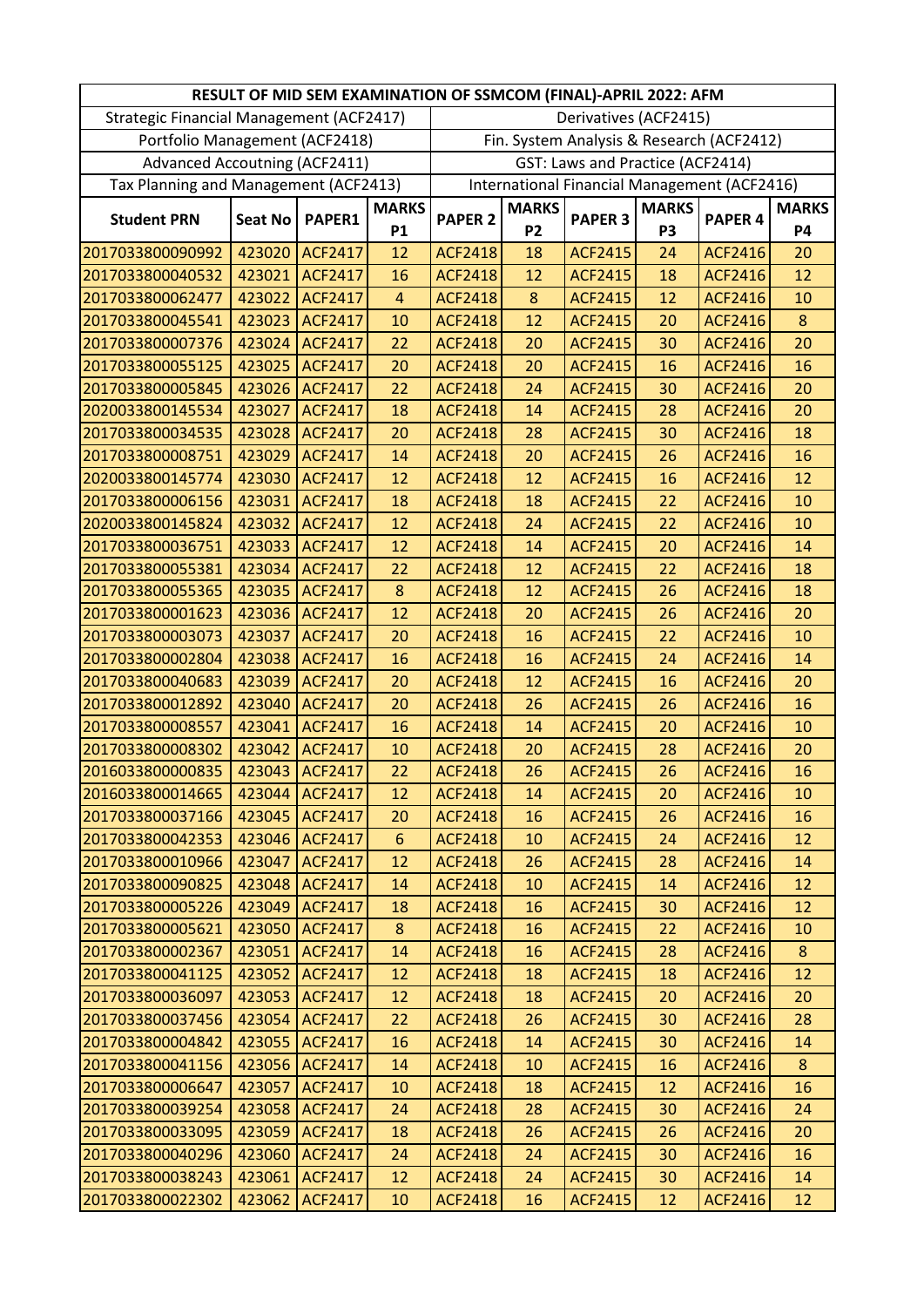|                                          |                |                |              | RESULT OF MID SEM EXAMINATION OF SSMCOM (FINAL)-APRIL 2022: AFM |                |                                  |                |                                              |                |
|------------------------------------------|----------------|----------------|--------------|-----------------------------------------------------------------|----------------|----------------------------------|----------------|----------------------------------------------|----------------|
| Strategic Financial Management (ACF2417) |                |                |              |                                                                 |                | Derivatives (ACF2415)            |                |                                              |                |
| Portfolio Management (ACF2418)           |                |                |              |                                                                 |                |                                  |                | Fin. System Analysis & Research (ACF2412)    |                |
| <b>Advanced Accoutning (ACF2411)</b>     |                |                |              |                                                                 |                | GST: Laws and Practice (ACF2414) |                |                                              |                |
| Tax Planning and Management (ACF2413)    |                |                |              |                                                                 |                |                                  |                | International Financial Management (ACF2416) |                |
|                                          |                |                | <b>MARKS</b> |                                                                 | <b>MARKS</b>   |                                  | <b>MARKS</b>   |                                              | <b>MARKS</b>   |
| <b>Student PRN</b>                       | <b>Seat No</b> | PAPER1         | <b>P1</b>    | <b>PAPER 2</b>                                                  | P <sub>2</sub> | <b>PAPER 3</b>                   | P <sub>3</sub> | <b>PAPER 4</b>                               | <b>P4</b>      |
| 2017033800017251                         | 423063         | <b>ACF2417</b> | 26           | <b>ACF2418</b>                                                  | 30             | <b>ACF2415</b>                   | 28             | <b>ACF2416</b>                               | 18             |
| 2017033800026586                         | 423064         | <b>ACF2417</b> | 8            | <b>ACF2418</b>                                                  | 10             | <b>ACF2415</b>                   | 24             | <b>ACF2416</b>                               | 10             |
| 2017033800009626                         | 423065         | <b>ACF2417</b> | 18           | <b>ACF2418</b>                                                  | 20             | <b>ACF2415</b>                   | 26             | <b>ACF2416</b>                               | 14             |
| 2017033800044143                         | 423066         | <b>ACF2417</b> | $\bf 8$      | <b>ACF2418</b>                                                  | 22             | <b>ACF2415</b>                   | 26             | <b>ACF2416</b>                               | 10             |
| 2017033800005501                         | 423067         | <b>ACF2417</b> | 16           | <b>ACF2418</b>                                                  | 10             | <b>ACF2415</b>                   | 18             | <b>ACF2416</b>                               | $6\phantom{1}$ |
| 2017033800012064                         | 423068         | <b>ACF2417</b> | 28           | <b>ACF2418</b>                                                  | 26             | <b>ACF2415</b>                   | 30             | ACF2416                                      | 28             |
| 2017033800097276                         | 423069         | <b>ACF2417</b> | 18           | <b>ACF2418</b>                                                  | 12             | <b>ACF2415</b>                   | 22             | <b>ACF2416</b>                               | 14             |
| 2017033800049627                         | 423070         | <b>ACF2417</b> | 18           | <b>ACF2418</b>                                                  | 14             | <b>ACF2415</b>                   | 28             | <b>ACF2416</b>                               | 14             |
| 2017033800055156                         | 423071         | <b>ACF2417</b> | 24           | <b>ACF2418</b>                                                  | 22             | <b>ACF2415</b>                   | 30             | <b>ACF2416</b>                               | 14             |
| 2016033800037641                         | 423072         | <b>ACF2417</b> | 8            | <b>ACF2418</b>                                                  | $6\phantom{1}$ | <b>ACF2415</b>                   | 20             | <b>ACF2416</b>                               | 18             |
| 2017033800039037                         | 423073         | <b>ACF2417</b> | 12           | <b>ACF2418</b>                                                  | 14             | <b>ACF2415</b>                   | 22             | <b>ACF2416</b>                               | 16             |
| 2017033800011111                         | 423074         | <b>ACF2417</b> | 16           | <b>ACF2418</b>                                                  | 20             | <b>ACF2415</b>                   | 12             | <b>ACF2416</b>                               | 16             |
| 2017033800036967                         | 423075         | <b>ACF2417</b> | 14           | <b>ACF2418</b>                                                  | 14             | <b>ACF2415</b>                   | 16             | ACF2416                                      | 14             |
| 2017033800001967                         | 423076         | <b>ACF2417</b> | 10           | <b>ACF2418</b>                                                  | 12             | <b>ACF2415</b>                   | 18             | <b>ACF2416</b>                               | 18             |
| 2017033800004784                         | 423077         | <b>ACF2417</b> | 12           | <b>ACF2418</b>                                                  | 14             | <b>ACF2415</b>                   | 20             | <b>ACF2416</b>                               | 12             |
| 2017033800079197                         | 423078         | <b>ACF2417</b> | 14           | <b>ACF2418</b>                                                  | 20             | <b>ACF2415</b>                   | 26             | <b>ACF2416</b>                               | 20             |
| 2017033800039745                         | 423079         | <b>ACF2417</b> | 18           | <b>ACF2418</b>                                                  | 14             | <b>ACF2415</b>                   | 26             | <b>ACF2416</b>                               | 16             |
| 2017033800038042                         | 423080         | <b>ACF2417</b> | 22           | <b>ACF2418</b>                                                  | 28             | <b>ACF2415</b>                   | 28             | <b>ACF2416</b>                               | 12             |
| 2017033800007105                         | 423081         | <b>ACF2417</b> | 20           | <b>ACF2418</b>                                                  | 26             | <b>ACF2415</b>                   | 28             | <b>ACF2416</b>                               | 20             |
| 2016033800014866                         | 423082         | <b>ACF2417</b> | 18           | <b>ACF2418</b>                                                  | 24             | <b>ACF2415</b>                   | 24             | <b>ACF2416</b>                               | $\overline{4}$ |
| 2017033800020075                         | 423083         | <b>ACF2417</b> | 24           | <b>ACF2418</b>                                                  | 24             | <b>ACF2415</b>                   | 24             | <b>ACF2416</b>                               | 14             |
| 2017033800059274                         | 423084         | <b>ACF2417</b> | 16           | <b>ACF2418</b>                                                  | 20             | <b>ACF2415</b>                   | 24             | <b>ACF2416</b>                               | $6\phantom{1}$ |
| 2017033800000183                         | 423085         | <b>ACF2417</b> | 14           | <b>ACF2418</b>                                                  | 14             | <b>ACF2415</b>                   | 28             | <b>ACF2416</b>                               | 10             |
| 2016033800039694                         | 423086         | <b>ACF2417</b> | 22           | <b>ACF2418</b>                                                  | 28             | <b>ACF2415</b>                   | 28             | <b>ACF2416</b>                               | 24             |
| 2017033800001743                         | 423087         | ACF2417        | 22           | <b>ACF2418</b>                                                  | 26             | <b>ACF2415</b>                   | 30             | <b>ACF2416</b>                               | 24             |
| 2017033800009657                         | 423088         | <b>ACF2417</b> | 22           | <b>ACF2418</b>                                                  | 30             | <b>ACF2415</b>                   | 30             | <b>ACF2416</b>                               | 18             |
| 2017033800037077                         | 423089         | <b>ACF2417</b> | 22           | <b>ACF2418</b>                                                  | 28             | <b>ACF2415</b>                   | 28             | <b>ACF2416</b>                               | 18             |
| 2017033800010363                         | 423090         | <b>ACF2417</b> | 12           | <b>ACF2418</b>                                                  | 14             | <b>ACF2415</b>                   | 28             | <b>ACF2416</b>                               | 12             |
| 2014033800025893                         | 423091         | <b>ACF2417</b> | 16           | <b>ACF2418</b>                                                  | 16             | <b>ACF2415</b>                   | 22             | ACF2416                                      | 16             |
| 2017033800039706                         | 423092         | <b>ACF2417</b> | 22           | <b>ACF2418</b>                                                  | 18             | <b>ACF2415</b>                   | 28             | <b>ACF2416</b>                               | 22             |
| 2017033800044553                         | 423093         | <b>ACF2417</b> | 18           | <b>ACF2418</b>                                                  | 12             | <b>ACF2415</b>                   | 18             | <b>ACF2416</b>                               | 12             |
| 2017033800010386                         | 423094         | ACF2417        | 18           | <b>ACF2418</b>                                                  | 26             | <b>ACF2415</b>                   | 22             | <b>ACF2416</b>                               | 16             |
| 2017033800014674                         | 423095         | <b>ACF2417</b> | 26           | <b>ACF2418</b>                                                  | 30             | <b>ACF2415</b>                   | 30             | <b>ACF2416</b>                               | 22             |
| 2017033800025993                         | 423096         | <b>ACF2417</b> | 8            | <b>ACF2418</b>                                                  | 12             | <b>ACF2415</b>                   | 30             | <b>ACF2416</b>                               | $\overline{4}$ |
| 2017033800039687                         | 423097         | <b>ACF2417</b> | 14           | <b>ACF2418</b>                                                  | 16             | <b>ACF2415</b>                   | 24             | <b>ACF2416</b>                               | 16             |
| 2017033800055075                         | 423098         | <b>ACF2417</b> | 18           | <b>ACF2418</b>                                                  | 12             | <b>ACF2415</b>                   | 20             | <b>ACF2416</b>                               | 18             |
| 2017033800040563                         | 423099         | <b>ACF2417</b> | 16           | <b>ACF2418</b>                                                  | 12             | <b>ACF2415</b>                   | 14             | <b>ACF2416</b>                               | 20             |
| 2017033800037897                         | 423100         | <b>ACF2417</b> | 12           | <b>ACF2418</b>                                                  | 12             | <b>ACF2415</b>                   | 22             | <b>ACF2416</b>                               | $\overline{4}$ |
| 2017033800014604                         | 423101         | <b>ACF2417</b> | 10           | <b>ACF2418</b>                                                  | AB             | <b>ACF2415</b>                   | 18             | <b>ACF2416</b>                               | 14             |
| 2016033800036363                         | 423102         | <b>ACF2417</b> | 20           | <b>ACF2418</b>                                                  | 24             | <b>ACF2415</b>                   | 24             | <b>ACF2416</b>                               | 18             |
| 2017033800076485                         | 423103         | <b>ACF2417</b> | 10           | <b>ACF2418</b>                                                  | 6              | <b>ACF2415</b>                   | 16             | <b>ACF2416</b>                               | $\overline{4}$ |
| 2017033800045877                         | 423104         | <b>ACF2417</b> | 12           | <b>ACF2418</b>                                                  | 14             | <b>ACF2415</b>                   | 22             | <b>ACF2416</b>                               | 18             |
| 2017033800037197                         | 423105         | ACF2417        | 16           | <b>ACF2418</b>                                                  | 14             | <b>ACF2415</b>                   | 26             | ACF2416                                      | 12             |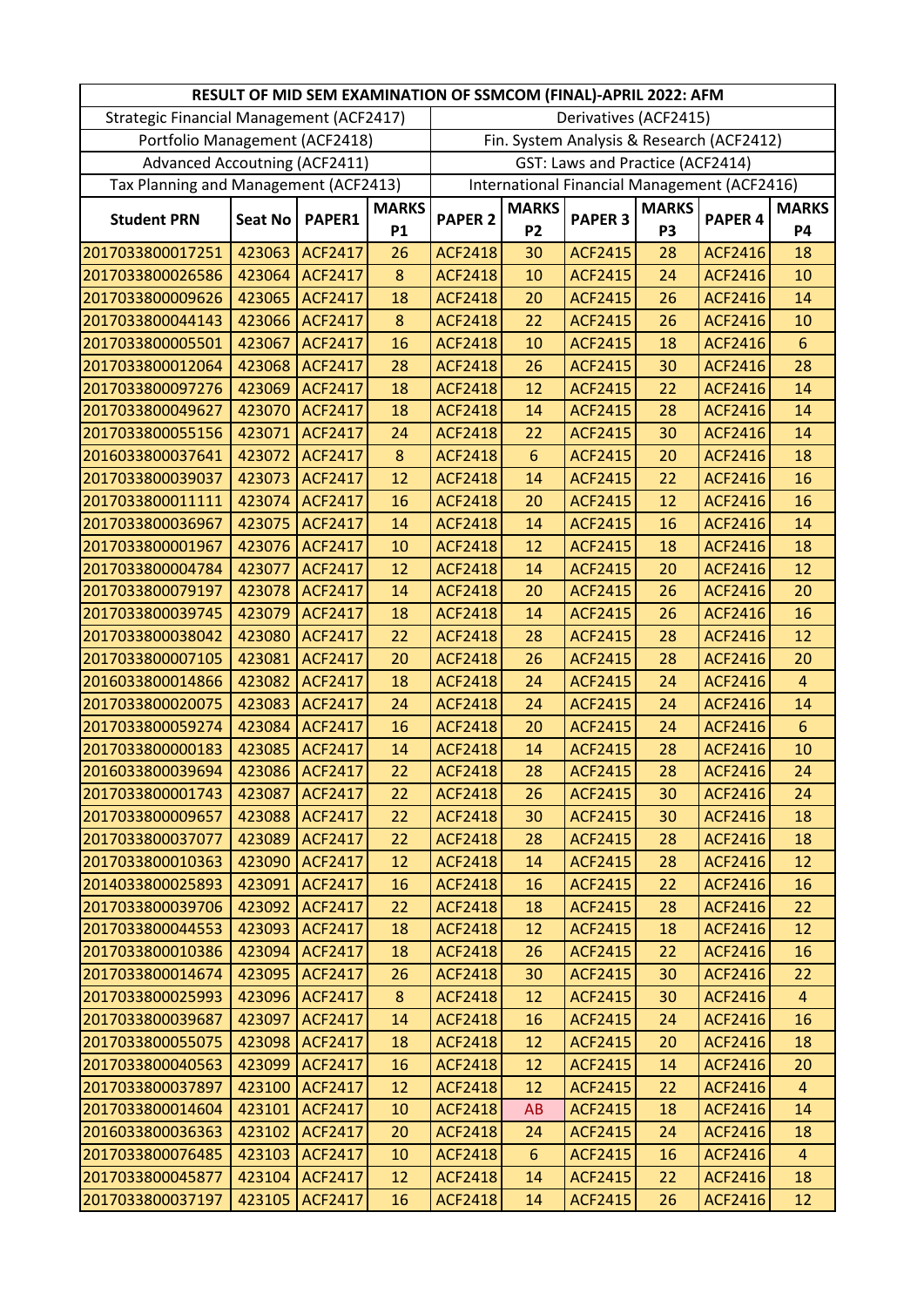|                                          |                |                |              | RESULT OF MID SEM EXAMINATION OF SSMCOM (FINAL)-APRIL 2022: AFM |                |                                  |                |                                              |                |
|------------------------------------------|----------------|----------------|--------------|-----------------------------------------------------------------|----------------|----------------------------------|----------------|----------------------------------------------|----------------|
| Strategic Financial Management (ACF2417) |                |                |              |                                                                 |                | Derivatives (ACF2415)            |                |                                              |                |
| Portfolio Management (ACF2418)           |                |                |              |                                                                 |                |                                  |                | Fin. System Analysis & Research (ACF2412)    |                |
| <b>Advanced Accoutning (ACF2411)</b>     |                |                |              |                                                                 |                | GST: Laws and Practice (ACF2414) |                |                                              |                |
| Tax Planning and Management (ACF2413)    |                |                |              |                                                                 |                |                                  |                | International Financial Management (ACF2416) |                |
|                                          |                |                | <b>MARKS</b> |                                                                 | <b>MARKS</b>   |                                  | <b>MARKS</b>   |                                              | <b>MARKS</b>   |
| <b>Student PRN</b>                       | <b>Seat No</b> | PAPER1         | <b>P1</b>    | <b>PAPER 2</b>                                                  | P <sub>2</sub> | <b>PAPER 3</b>                   | P <sub>3</sub> | PAPER <sub>4</sub>                           | <b>P4</b>      |
| 2017033800018591                         | 423106         | <b>ACF2417</b> | 6            | <b>ACF2418</b>                                                  | 8              | <b>ACF2415</b>                   | 22             | <b>ACF2416</b>                               | 8              |
| 2017033800018811                         | 423107         | <b>ACF2417</b> | 16           | <b>ACF2418</b>                                                  | 12             | <b>ACF2415</b>                   | 22             | <b>ACF2416</b>                               | 20             |
| 2017033800007836                         | 423108         | <b>ACF2417</b> | 18           | <b>ACF2418</b>                                                  | 16             | <b>ACF2415</b>                   | 28             | <b>ACF2416</b>                               | 20             |
| 2017033800048752                         | 423109         | <b>ACF2417</b> | 12           | <b>ACF2418</b>                                                  | 16             | <b>ACF2415</b>                   | 28             | <b>ACF2416</b>                               | 16             |
| 2017033800035732                         | 423110         | <b>ACF2417</b> | 20           | <b>ACF2418</b>                                                  | 18             | <b>ACF2415</b>                   | 30             | <b>ACF2416</b>                               | 18             |
| 2017033800055744                         | 423111         | <b>ACF2417</b> | 22           | <b>ACF2418</b>                                                  | 20             | <b>ACF2415</b>                   | 30             | <b>ACF2416</b>                               | 18             |
| 2017033800053416                         | 423112         | <b>ACF2417</b> | 26           | <b>ACF2418</b>                                                  | 22             | <b>ACF2415</b>                   | 30             | <b>ACF2416</b>                               | 14             |
| 2017033800000891                         | 423113         | <b>ACF2417</b> | 10           | <b>ACF2418</b>                                                  | 12             | <b>ACF2415</b>                   | 16             | ACF2416                                      | 10             |
| 2017033800010997                         | 423114         | <b>ACF2417</b> | 16           | <b>ACF2418</b>                                                  | 10             | <b>ACF2415</b>                   | 16             | <b>ACF2416</b>                               | 10             |
| 2015033800021706                         | 423115         | <b>ACF2417</b> | 16           | <b>ACF2418</b>                                                  | 20             | <b>ACF2415</b>                   | 28             | <b>ACF2416</b>                               | 14             |
| 2017033800010131                         | 423116         | <b>ACF2417</b> | 22           | <b>ACF2418</b>                                                  | 22             | <b>ACF2415</b>                   | 26             | <b>ACF2416</b>                               | 18             |
| 2018033800109087                         | 423117         | <b>ACF2417</b> | 18           | <b>ACF2418</b>                                                  | 28             | <b>ACF2415</b>                   | 30             | <b>ACF2416</b>                               | 22             |
| 2017033800019145                         | 423118         | <b>ACF2417</b> | 14           | <b>ACF2418</b>                                                  | 18             | <b>ACF2415</b>                   | 26             | <b>ACF2416</b>                               | 22             |
| 2017033800040806                         | 423119         | <b>ACF2417</b> | 18           | <b>ACF2418</b>                                                  | 28             | <b>ACF2415</b>                   | 30             | <b>ACF2416</b>                               | 14             |
| 2017033800024324                         | 423120         | <b>ACF2417</b> | 16           | <b>ACF2418</b>                                                  | 18             | <b>ACF2415</b>                   | 20             | <b>ACF2416</b>                               | 16             |
| 2020033800145565                         | 423121         | <b>ACF2417</b> | 10           | <b>ACF2418</b>                                                  | 14             | <b>ACF2415</b>                   | 24             | <b>ACF2416</b>                               | 10             |
| 2017033800055454                         | 423122         | <b>ACF2417</b> | 26           | <b>ACF2418</b>                                                  | 16             | <b>ACF2415</b>                   | 22             | <b>ACF2416</b>                               | 22             |
| 2017033800090817                         | 423123         | <b>ACF2417</b> | 16           | <b>ACF2418</b>                                                  | 18             | <b>ACF2415</b>                   | 24             | <b>ACF2416</b>                               | 12             |
| 2017033800081327                         | 423124         | <b>ACF2417</b> | 20           | <b>ACF2418</b>                                                  | 20             | <b>ACF2415</b>                   | 28             | <b>ACF2416</b>                               | 12             |
| 2017033800055067                         | 423125         | <b>ACF2417</b> | 14           | <b>ACF2418</b>                                                  | 14             | <b>ACF2415</b>                   | 20             | ACF2416                                      | 8              |
| 2014033800016283                         | 423126         | <b>ACF2417</b> | 14           | <b>ACF2418</b>                                                  | 10             | <b>ACF2415</b>                   | 28             | <b>ACF2416</b>                               | 14             |
| 2017033800017645                         | 423127         | <b>ACF2417</b> | 10           | <b>ACF2418</b>                                                  | 18             | <b>ACF2415</b>                   | 26             | <b>ACF2416</b>                               | 10             |
| 2017033800058897                         | 423128         | <b>ACF2417</b> | 26           | <b>ACF2418</b>                                                  | 26             | <b>ACF2415</b>                   | 30             | <b>ACF2416</b>                               | 18             |
| 2017033800021136                         | 423129         | <b>ACF2417</b> | 16           | <b>ACF2418</b>                                                  | 12             | <b>ACF2415</b>                   | $\overline{4}$ | <b>ACF2416</b>                               | 12             |
| 2017033800015565                         | 423130         | <b>ACF2417</b> | 14           | ACF2418                                                         | 12             | <b>ACF2415</b>                   | 14             | <b>ACF2416</b>                               | 8              |
| 2017033800041365                         | 423131         | <b>ACF2417</b> | 22           | <b>ACF2418</b>                                                  | 16             | <b>ACF2415</b>                   | 20             | <b>ACF2416</b>                               | 12             |
| 2017033800018084                         | 423132         | ACF2417        | 20           | <b>ACF2418</b>                                                  | 12             | <b>ACF2415</b>                   | 22             | <b>ACF2416</b>                               | 6              |
| 2016033800022564                         | 423133         | <b>ACF2417</b> | 12           | <b>ACF2418</b>                                                  | 28             | <b>ACF2415</b>                   | 26             | <b>ACF2416</b>                               | 18             |
| 2017033800040497                         | 423134         | <b>ACF2417</b> | 14           | <b>ACF2418</b>                                                  | 16             | <b>ACF2415</b>                   | 26             | <b>ACF2416</b>                               | 16             |
| 2016033800039976                         | 423135         | <b>ACF2417</b> | 12           | <b>ACF2418</b>                                                  | 16             | <b>ACF2415</b>                   | 20             | <b>ACF2416</b>                               | 6              |
| 2016033800004984                         | 423136         | <b>ACF2417</b> | 18           | <b>ACF2418</b>                                                  | 20             | <b>ACF2415</b>                   | 28             | <b>ACF2416</b>                               | 16             |
| 2017033800018737                         | 423137         | <b>ACF2417</b> | 8            | <b>ACF2418</b>                                                  | 18             | <b>ACF2415</b>                   | 30             | <b>ACF2416</b>                               | 24             |
| 2017033800018993                         | 423138         | <b>ACF2417</b> | 14           | <b>ACF2418</b>                                                  | 24             | <b>ACF2415</b>                   | 30             | <b>ACF2416</b>                               | 14             |
| 2017033800011076                         | 423139         | <b>ACF2417</b> | 16           | <b>ACF2418</b>                                                  | 8              | <b>ACF2415</b>                   | 18             | <b>ACF2416</b>                               | 12             |
| 2017033800015581                         | 423140         | <b>ACF2417</b> | 12           | <b>ACF2418</b>                                                  | 16             | <b>ACF2415</b>                   | 26             | <b>ACF2416</b>                               | 18             |
| 2017033800049593                         | 423141         | <b>ACF2417</b> | 18           | <b>ACF2418</b>                                                  | 26             | <b>ACF2415</b>                   | 26             | ACF2416                                      | 22             |
| 2017033800013237                         | 423142         | <b>ACF2417</b> | 18           | <b>ACF2418</b>                                                  | 12             | <b>ACF2415</b>                   | 12             | <b>ACF2416</b>                               | 18             |
| 2017033800036615                         | 423143         | <b>ACF2417</b> | 14           | <b>ACF2418</b>                                                  | $6\phantom{1}$ | <b>ACF2415</b>                   | 20             | <b>ACF2416</b>                               | 10             |
| 2017033800049794                         | 423144         | ACF2417        | 12           | <b>ACF2418</b>                                                  | 16             | <b>ACF2415</b>                   | 18             | <b>ACF2416</b>                               | 14             |
| 2016033800029475                         | 423145         | <b>ACF2417</b> | 12           | <b>ACF2418</b>                                                  | 12             | <b>ACF2415</b>                   | 18             | <b>ACF2416</b>                               | 8              |
| 2017033800079104                         | 423146         | <b>ACF2417</b> | 16           | <b>ACF2418</b>                                                  | 16             | <b>ACF2415</b>                   | 24             | <b>ACF2416</b>                               | $\overline{4}$ |
| 2017033800019122                         | 423147         | <b>ACF2417</b> | 10           | <b>ACF2418</b>                                                  | 10             | <b>ACF2415</b>                   | 22             | <b>ACF2416</b>                               | 12             |
| 2016033800088721                         | 423148         | <b>ACF2417</b> | $\bf 8$      | <b>ACF2418</b>                                                  | 12             | <b>ACF2415</b>                   | 16             | ACF2416                                      | 12             |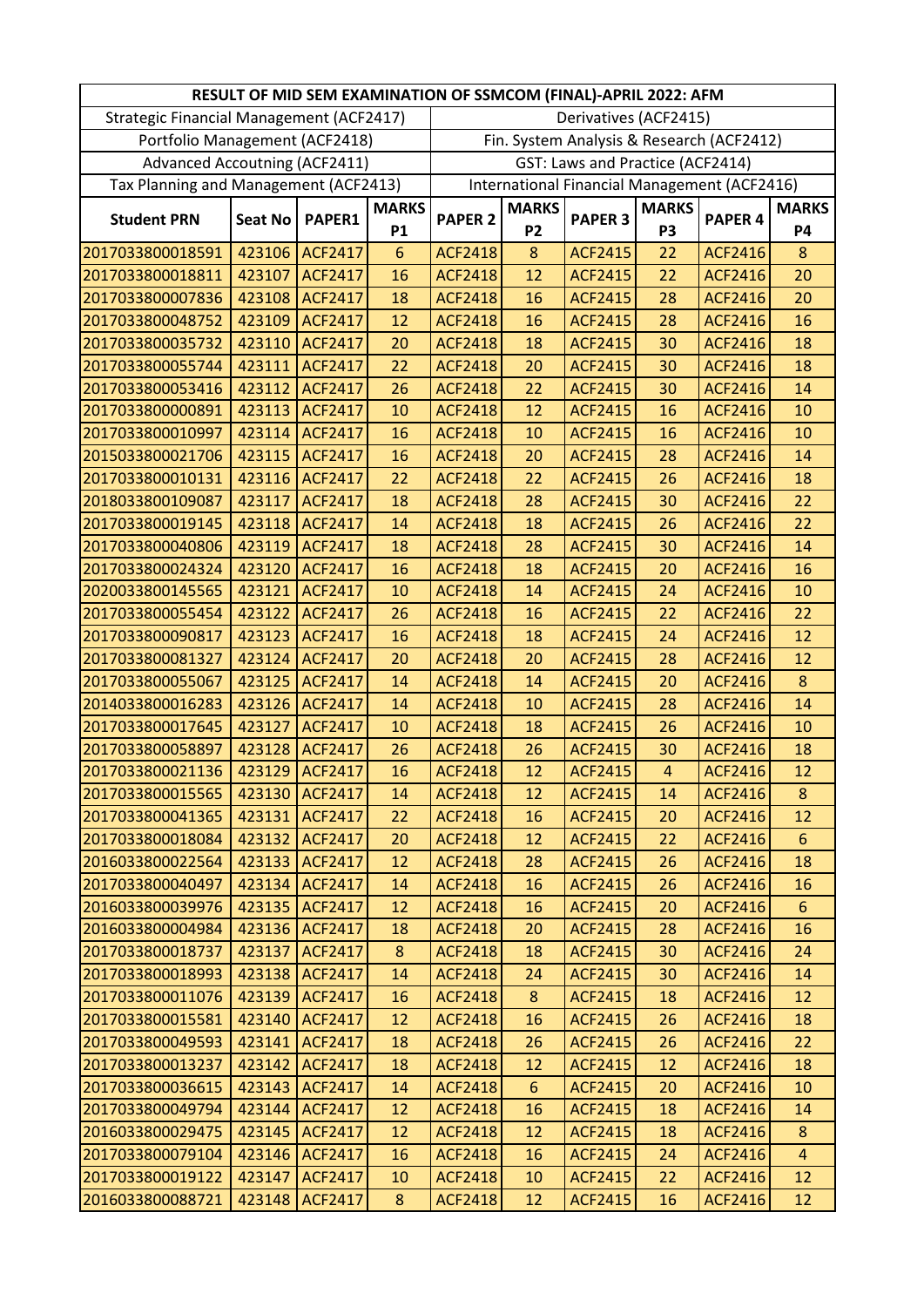|                                          |                |                |              | RESULT OF MID SEM EXAMINATION OF SSMCOM (FINAL)-APRIL 2022: AFM |              |                                  |                |                                              |              |
|------------------------------------------|----------------|----------------|--------------|-----------------------------------------------------------------|--------------|----------------------------------|----------------|----------------------------------------------|--------------|
| Strategic Financial Management (ACF2417) |                |                |              |                                                                 |              | Derivatives (ACF2415)            |                |                                              |              |
| Portfolio Management (ACF2418)           |                |                |              |                                                                 |              |                                  |                | Fin. System Analysis & Research (ACF2412)    |              |
| <b>Advanced Accoutning (ACF2411)</b>     |                |                |              |                                                                 |              | GST: Laws and Practice (ACF2414) |                |                                              |              |
| Tax Planning and Management (ACF2413)    |                |                |              |                                                                 |              |                                  |                | International Financial Management (ACF2416) |              |
|                                          |                |                | <b>MARKS</b> |                                                                 | <b>MARKS</b> |                                  | <b>MARKS</b>   |                                              | <b>MARKS</b> |
| <b>Student PRN</b>                       | <b>Seat No</b> | PAPER1         | <b>P1</b>    | <b>PAPER 2</b>                                                  | <b>P2</b>    | <b>PAPER 3</b>                   | P <sub>3</sub> | PAPER <sub>4</sub>                           | <b>P4</b>    |
| 2017033800059115                         | 423149         | <b>ACF2417</b> | 18           | <b>ACF2418</b>                                                  | 12           | <b>ACF2415</b>                   | 26             | <b>ACF2416</b>                               | 16           |
| 2017033800023901                         | 424001         | ACF2417        | 12           | <b>ACF2418</b>                                                  | 22           | ACF2413                          | 26             | <b>ACF2414</b>                               | 30           |
| 2017033800000167                         | 424002         | ACF2417        | 20           | ACF2418                                                         | 28           | ACF2413                          | 26             | ACF2414                                      | 30           |
| 2017033800005652                         | 424003         | ACF2417        | 16           | <b>ACF2418</b>                                                  | 22           | ACF2413                          | 28             | ACF2414                                      | 22           |
| 2017033800038212                         | 424004         | ACF2417        | 14           | <b>ACF2418</b>                                                  | 22           | ACF2413                          | 22             | ACF2414                                      | 28           |
| 2017033800017703                         | 424005         | ACF2417        | 18           | ACF2418                                                         | 28           | ACF2413                          | 24             | ACF2414                                      | 20           |
| 2017033800091032                         | 424006         | ACF2417        | 22           | <b>ACF2418</b>                                                  | 30           | ACF2413                          | 22             | ACF2414                                      | 26           |
| 2017033800025753                         | 424007         | <b>ACF2417</b> | 24           | <b>ACF2418</b>                                                  | 24           | <b>ACF2413</b>                   | 28             | ACF2414                                      | 26           |
| 2017033800050124                         | 424008         | ACF2417        | 18           | <b>ACF2418</b>                                                  | 22           | ACF2413                          | 22             | ACF2414                                      | 26           |
| 2017033800005273                         | 424009         | ACF2417        | 8            | <b>ACF2418</b>                                                  | 24           | ACF2413                          | 18             | ACF2414                                      | 26           |
| 2017033800031386                         | 424010         | ACF2417        | 16           | <b>ACF2418</b>                                                  | 28           | ACF2413                          | 22             | ACF2414                                      | 26           |
| 2017033800005474                         | 424011         | ACF2417        | 20           | <b>ACF2418</b>                                                  | 22           | ACF2413                          | 24             | ACF2414                                      | 28           |
| 2020033800145662                         | 424012         | ACF2417        | 20           | ACF2418                                                         | 28           | ACF2413                          | 28             | ACF2414                                      | 26           |
| 2017033800035361                         | 424013         | ACF2417        | 12           | <b>ACF2418</b>                                                  | 20           | ACF2413                          | 26             | ACF2414                                      | 28           |
| 2017033800046084                         | 424014         | <b>ACF2417</b> | 16           | <b>ACF2418</b>                                                  | 20           | ACF2413                          | 26             | <b>ACF2414</b>                               | 30           |
| 2017033800057581                         | 424015         | ACF2417        | 20           | <b>ACF2418</b>                                                  | 20           | ACF2413                          | 26             | ACF2414                                      | 28           |
| 2017033800005973                         | 424016         | <b>ACF2417</b> | 6            | <b>ACF2418</b>                                                  | 24           | ACF2413                          | 28             | ACF2414                                      | 24           |
| 2017033800003452                         | 424017         | ACF2417        | 20           | <b>ACF2418</b>                                                  | 30           | ACF2413                          | 26             | ACF2414                                      | 30           |
| 2017033800007047                         | 424018         | ACF2417        | 24           | <b>ACF2418</b>                                                  | 12           | ACF2413                          | 26             | <b>ACF2414</b>                               | 26           |
| 2017033800035233                         | 424019         | ACF2417        | 14           | <b>ACF2418</b>                                                  | 14           | ACF2413                          | 26             | ACF2414                                      | 22           |
| 2017033800034624                         | 424020         | ACF2417        | 20           | <b>ACF2418</b>                                                  | 28           | ACF2413                          | 24             | ACF2414                                      | 24           |
| 2017033800044603                         | 424021         | ACF2417        | 24           | ACF2418                                                         | 30           | ACF2413                          | 28             | ACF2414                                      | 24           |
| 2017033800012965                         | 424022         | ACF2417        | 18           | <b>ACF2418</b>                                                  | 20           | ACF2413                          | 24             | ACF2414                                      | 28           |
| 2016033800003137                         |                | 424023 ACF2417 | 12           | <b>ACF2418</b>                                                  | 20           | <b>ACF2413</b>                   | 26             | <b>ACF2414</b>                               | 22           |
| 2017033800008387                         |                | 424024 ACF2417 | 14           | ACF2418                                                         | 16           | ACF2413                          | 22             | ACF2414                                      | 22           |
| 2017033800007635                         | 424025         | <b>ACF2417</b> | 20           | <b>ACF2418</b>                                                  | 20           | ACF2413                          | 20             | ACF2414                                      | 28           |
| 2017033800034551                         | 424026         | <b>ACF2417</b> | 24           | <b>ACF2418</b>                                                  | 30           | ACF2413                          | 28             | ACF2414                                      | 28           |
| 2017033800001445                         | 424027         | ACF2417        | 18           | ACF2418                                                         | 22           | ACF2413                          | 28             | ACF2414                                      | 22           |
| 2017033800058986                         | 424028         | <b>ACF2417</b> | 16           | ACF2418                                                         | 14           | ACF2413                          | 24             | ACF2414                                      | 30           |
| 2017033800059386                         | 424029         | <b>ACF2417</b> | 16           | ACF2418                                                         | 16           | ACF2413                          | 24             | ACF2414                                      | 26           |
| 2017033800055752                         | 424030         | <b>ACF2417</b> | 16           | ACF2418                                                         | 26           | ACF2413                          | 28             | ACF2414                                      | 26           |
| 2017033800047192                         | 424031         | <b>ACF2417</b> | 20           | ACF2418                                                         | 22           | ACF2413                          | 28             | ACF2414                                      | 24           |
| 2017033800002495                         | 424032         | <b>ACF2417</b> | 22           | <b>ACF2418</b>                                                  | 22           | ACF2413                          | 22             | <b>ACF2414</b>                               | 24           |
| 2017033800036043                         | 424033         | ACF2417        | 4            | <b>ACF2418</b>                                                  | 20           | ACF2413                          | 26             | ACF2414                                      | 24           |
| 2017033800036291                         | 424034         | <b>ACF2417</b> | 14           | <b>ACF2418</b>                                                  | 26           | ACF2413                          | 26             | ACF2414                                      | 28           |
| 2017033800032455                         | 424035         | <b>ACF2417</b> | 20           | <b>ACF2418</b>                                                  | 12           | ACF2413                          | 24             | ACF2414                                      | 28           |
| 2017033800055512                         | 424036         | <b>ACF2417</b> | 16           | <b>ACF2418</b>                                                  | 20           | ACF2413                          | 26             | ACF2414                                      | 28           |
| 2017033800008623                         | 424037         | <b>ACF2417</b> | 18           | <b>ACF2418</b>                                                  | 18           | ACF2413                          | 26             | ACF2414                                      | 22           |
| 2017033800047466                         | 424038         | <b>ACF2417</b> | 22           | ACF2418                                                         | 20           | ACF2413                          | 14             | ACF2414                                      | 24           |
| 2017033800009746                         | 424039         | ACF2417        | 16           | <b>ACF2418</b>                                                  | 16           | ACF2413                          | 28             | ACF2414                                      | 28           |
| 2016033800004423                         | 424040         | ACF2417        | 22           | <b>ACF2418</b>                                                  | 28           | ACF2413                          | 26             | ACF2414                                      | 28           |
| 2017033800048841                         | 424041         | ACF2417        | 12           | <b>ACF2418</b>                                                  | 18           | ACF2413                          | 24             | ACF2414                                      | 22           |
| 2017033800001124                         | 424042         | ACF2417        | 10           | ACF2418                                                         | 14           | <b>ACF2413</b>                   | 24             | ACF2414                                      | 26           |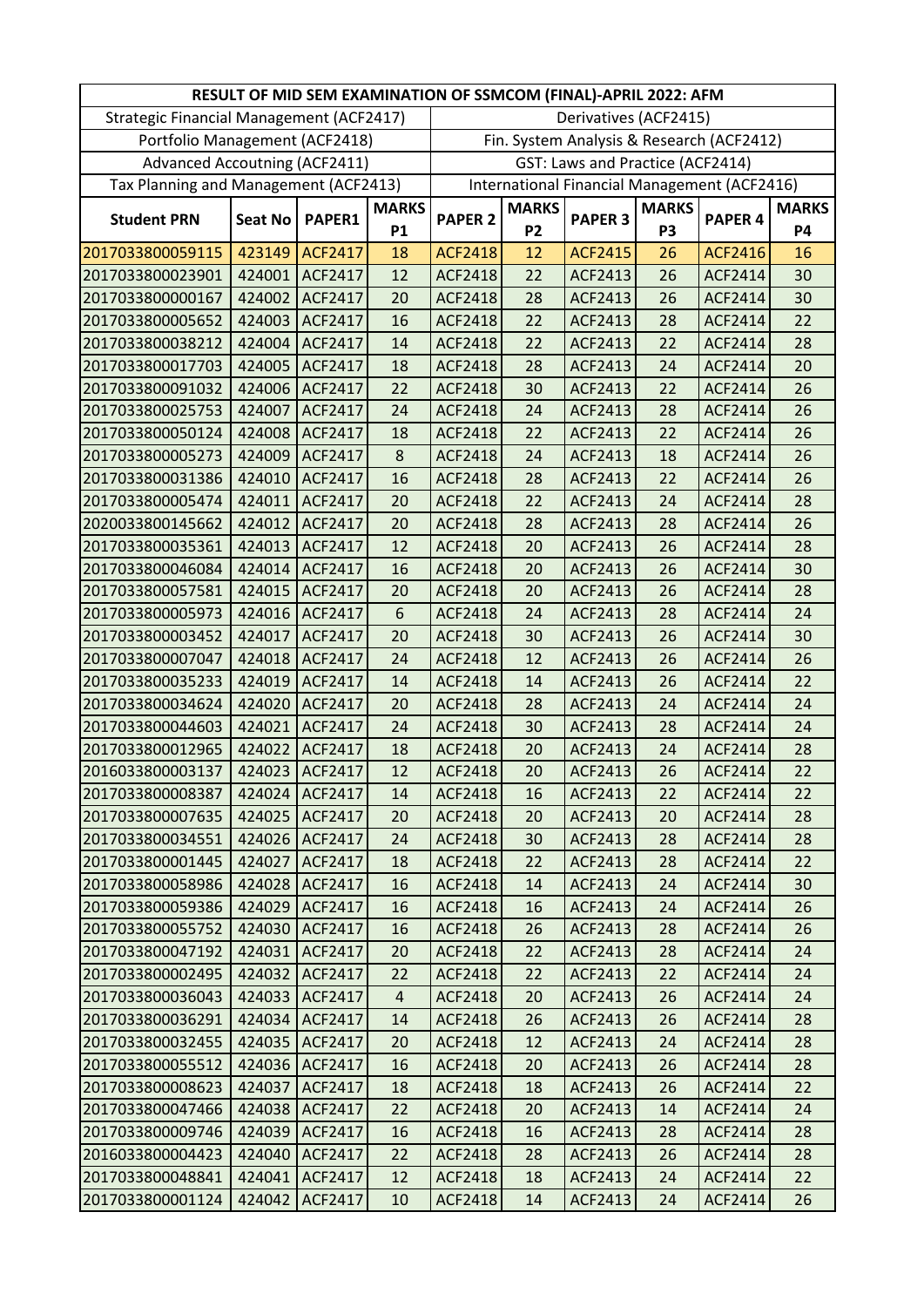|                                          |                |                |              | RESULT OF MID SEM EXAMINATION OF SSMCOM (FINAL)-APRIL 2022: AFM |              |                                  |                |                                              |              |
|------------------------------------------|----------------|----------------|--------------|-----------------------------------------------------------------|--------------|----------------------------------|----------------|----------------------------------------------|--------------|
| Strategic Financial Management (ACF2417) |                |                |              |                                                                 |              | Derivatives (ACF2415)            |                |                                              |              |
| Portfolio Management (ACF2418)           |                |                |              |                                                                 |              |                                  |                | Fin. System Analysis & Research (ACF2412)    |              |
| <b>Advanced Accoutning (ACF2411)</b>     |                |                |              |                                                                 |              | GST: Laws and Practice (ACF2414) |                |                                              |              |
| Tax Planning and Management (ACF2413)    |                |                |              |                                                                 |              |                                  |                | International Financial Management (ACF2416) |              |
|                                          |                |                | <b>MARKS</b> |                                                                 | <b>MARKS</b> |                                  | <b>MARKS</b>   |                                              | <b>MARKS</b> |
| <b>Student PRN</b>                       | <b>Seat No</b> | PAPER1         | <b>P1</b>    | <b>PAPER 2</b>                                                  | <b>P2</b>    | <b>PAPER 3</b>                   | P <sub>3</sub> | PAPER <sub>4</sub>                           | <b>P4</b>    |
| 2017033800035175                         | 424043         | ACF2417        | 22           | <b>ACF2418</b>                                                  | 30           | ACF2413                          | 24             | ACF2414                                      | 26           |
| 2017033800035306                         | 424044         | ACF2417        | 14           | <b>ACF2418</b>                                                  | 20           | ACF2413                          | 24             | <b>ACF2414</b>                               | 22           |
| 2017033800003645                         | 424045         | <b>ACF2417</b> | 14           | <b>ACF2418</b>                                                  | 28           | ACF2413                          | 22             | ACF2414                                      | 26           |
| 2017033800004432                         | 424046         | ACF2417        | <b>AB</b>    | <b>ACF2418</b>                                                  | AB           | ACF2413                          | <b>AB</b>      | ACF2414                                      | AB           |
| 2017033800004293                         | 424047         | <b>ACF2417</b> | 14           | <b>ACF2418</b>                                                  | 16           | ACF2413                          | 26             | ACF2414                                      | 24           |
| 2017033800005482                         | 424048         | ACF2417        | 18           | ACF2418                                                         | 24           | ACF2413                          | 26             | ACF2414                                      | 28           |
| 2017033800044506                         | 424049         | ACF2417        | 26           | <b>ACF2418</b>                                                  | 30           | ACF2413                          | 28             | ACF2414                                      | 26           |
| 2017033800024525                         | 424050         | <b>ACF2417</b> | 14           | <b>ACF2418</b>                                                  | 26           | <b>ACF2413</b>                   | 24             | ACF2414                                      | 28           |
| 2017033800038003                         | 424051         | <b>ACF2417</b> | 26           | <b>ACF2418</b>                                                  | 22           | ACF2413                          | 28             | ACF2414                                      | 26           |
| 2017033800002843                         | 424052         | <b>ACF2417</b> | 16           | <b>ACF2418</b>                                                  | 30           | ACF2413                          | 30             | ACF2414                                      | 26           |
| 2017033800002197                         | 424053         | ACF2417        | 12           | <b>ACF2418</b>                                                  | 20           | ACF2413                          | 26             | ACF2414                                      | 20           |
| 2017033800007867                         | 424054         | ACF2417        | 12           | <b>ACF2418</b>                                                  | 16           | ACF2413                          | 22             | ACF2414                                      | 24           |
| 2017033800008855                         | 424055         | <b>ACF2417</b> | 24           | ACF2418                                                         | 20           | ACF2413                          | 28             | ACF2414                                      | 18           |
| 2017033800007481                         | 424056         | ACF2417        | 22           | <b>ACF2418</b>                                                  | 28           | ACF2413                          | 30             | ACF2414                                      | 30           |
| 2015033800028293                         | 424057         | <b>ACF2417</b> | 18           | <b>ACF2418</b>                                                  | 24           | ACF2413                          | 22             | <b>ACF2414</b>                               | 26           |
| 2017033800050252                         | 424058         | <b>ACF2417</b> | 18           | <b>ACF2418</b>                                                  | 26           | ACF2413                          | 20             | ACF2414                                      | 22           |
| 2017033800047613                         | 424059         | <b>ACF2417</b> | 12           | <b>ACF2418</b>                                                  | 22           | ACF2413                          | 20             | ACF2414                                      | 22           |
| 2017033800033443                         | 424060         | ACF2417        | 18           | <b>ACF2418</b>                                                  | 22           | ACF2413                          | 28             | ACF2414                                      | 30           |
| 2020033800145646                         | 424061         | ACF2417        | 18           | <b>ACF2418</b>                                                  | 20           | ACF2413                          | 20             | <b>ACF2414</b>                               | 24           |
| 2017033800035643                         | 424062         | ACF2417        | 30           | <b>ACF2418</b>                                                  | 30           | ACF2413                          | 30             | ACF2414                                      | 28           |
| 2017033800049972                         | 424063         | ACF2417        | 20           | <b>ACF2418</b>                                                  | 28           | ACF2413                          | 24             | ACF2414                                      | 24           |
| 2017033800035627                         | 424064         | ACF2417        | 24           | <b>ACF2418</b>                                                  | 20           | ACF2413                          | 26             | ACF2414                                      | 28           |
| 2017033800062454                         | 424065         | ACF2417        | 26           | <b>ACF2418</b>                                                  | 26           | ACF2413                          | 26             | ACF2414                                      | 28           |
| 2020033800145437                         |                | 424066 ACF2417 | 16           | <b>ACF2418</b>                                                  | 12           | ACF2413                          | 20             | <b>ACF2414</b>                               | 22           |
| 2017033800022267                         | 424067         | ACF2417        | 22           | ACF2418                                                         | 30           | ACF2413                          | 26             | ACF2414                                      | 24           |
| 2017033800002901                         | 424068         | <b>ACF2417</b> | 12           | <b>ACF2418</b>                                                  | 24           | ACF2413                          | 22             | ACF2414                                      | 30           |
| 2017033800006817                         | 424069         | ACF2417        | 20           | <b>ACF2418</b>                                                  | 28           | ACF2413                          | 22             | ACF2414                                      | 22           |
| 2017033800057406                         | 424070         | ACF2417        | 20           | <b>ACF2418</b>                                                  | 24           | ACF2413                          | 28             | ACF2414                                      | 30           |
| 2017033800005296                         | 424071         | ACF2417        | 16           | ACF2418                                                         | 24           | ACF2413                          | 22             | ACF2414                                      | 24           |
| 2017033800045556                         | 424072         | <b>ACF2417</b> | 26           | ACF2418                                                         | 30           | ACF2413                          | 28             | ACF2414                                      | 26           |
| 2017033800040903                         | 424073         | ACF2417        | 24           | <b>ACF2418</b>                                                  | 26           | ACF2413                          | 24             | ACF2414                                      | 22           |
| 2017033800048694                         | 424074         | ACF2417        | 12           | ACF2418                                                         | 22           | ACF2413                          | 22             | ACF2414                                      | 26           |
| 2017033800067672                         | 424075         | ACF2417        | 18           | <b>ACF2418</b>                                                  | 28           | ACF2413                          | 24             | <b>ACF2414</b>                               | 26           |
| 2017033800005315                         | 424076         | ACF2417        | 26           | ACF2418                                                         | 22           | ACF2413                          | 28             | ACF2414                                      | 30           |
| 2017033800038193                         | 424077         | ACF2417        | 22           | <b>ACF2418</b>                                                  | 28           | ACF2413                          | 28             | ACF2414                                      | 30           |
| 2017033800045212                         | 424078         | ACF2417        | 22           | <b>ACF2418</b>                                                  | 28           | ACF2413                          | 28             | ACF2414                                      | 20           |
| 2017033800036035                         | 424079         | ACF2417        | 18           | <b>ACF2418</b>                                                  | 20           | ACF2413                          | 22             | ACF2414                                      | 26           |
| 2017033800010943                         | 424080         | <b>ACF2417</b> | 20           | <b>ACF2418</b>                                                  | 20           | ACF2413                          | 26             | ACF2414                                      | 28           |
| 2017033800013663                         | 424081         | ACF2417        | 16           | <b>ACF2418</b>                                                  | 22           | ACF2413                          | 24             | ACF2414                                      | 30           |
| 2017033800012524                         | 424082         | ACF2417        | 20           | <b>ACF2418</b>                                                  | 18           | ACF2413                          | 22             | ACF2414                                      | 30           |
| 2017033800012362                         | 424083         | ACF2417        | 22           | <b>ACF2418</b>                                                  | 28           | ACF2413                          | 28             | ACF2414                                      | 16           |
| 2017033800055616                         | 424084         | ACF2417        | 16           | <b>ACF2418</b>                                                  | 18           | ACF2413                          | 24             | ACF2414                                      | 24           |
| 2017033800019652                         | 424085         | <b>ACF2417</b> | 24           | ACF2418                                                         | 20           | <b>ACF2413</b>                   | 28             | ACF2414                                      | 30           |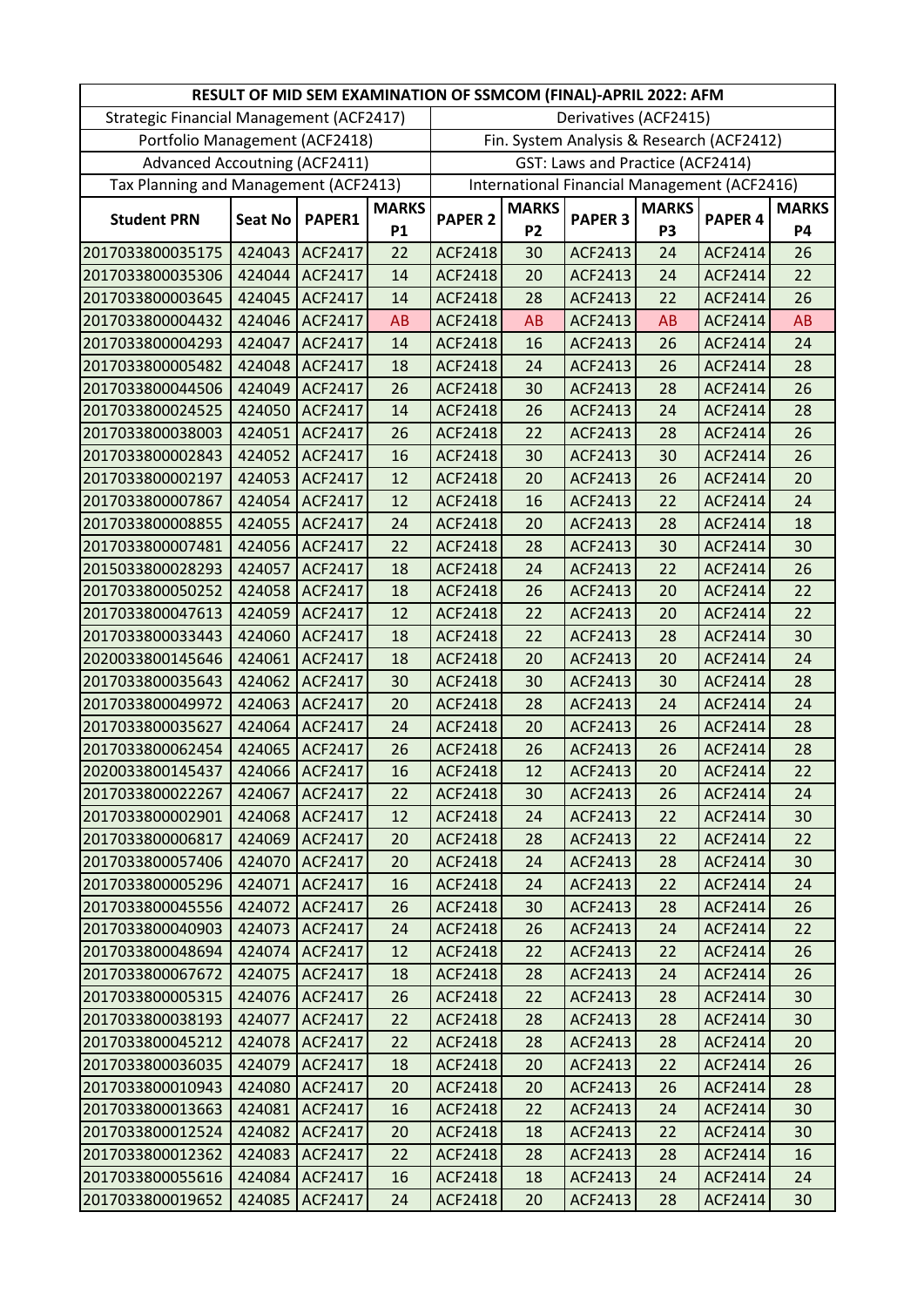|                                          |                |                |                | RESULT OF MID SEM EXAMINATION OF SSMCOM (FINAL)-APRIL 2022: AFM |              |                                  |                |                                              |              |
|------------------------------------------|----------------|----------------|----------------|-----------------------------------------------------------------|--------------|----------------------------------|----------------|----------------------------------------------|--------------|
| Strategic Financial Management (ACF2417) |                |                |                |                                                                 |              | Derivatives (ACF2415)            |                |                                              |              |
| Portfolio Management (ACF2418)           |                |                |                |                                                                 |              |                                  |                | Fin. System Analysis & Research (ACF2412)    |              |
| <b>Advanced Accoutning (ACF2411)</b>     |                |                |                |                                                                 |              | GST: Laws and Practice (ACF2414) |                |                                              |              |
| Tax Planning and Management (ACF2413)    |                |                |                |                                                                 |              |                                  |                | International Financial Management (ACF2416) |              |
|                                          |                |                | <b>MARKS</b>   |                                                                 | <b>MARKS</b> |                                  | <b>MARKS</b>   |                                              | <b>MARKS</b> |
| <b>Student PRN</b>                       | <b>Seat No</b> | PAPER1         | <b>P1</b>      | <b>PAPER 2</b>                                                  | <b>P2</b>    | <b>PAPER 3</b>                   | P <sub>3</sub> | PAPER <sub>4</sub>                           | <b>P4</b>    |
| 2017033800036944                         | 424086         | ACF2417        | 16             | <b>ACF2418</b>                                                  | 20           | ACF2413                          | 30             | ACF2414                                      | 26           |
| 2017033800034841                         | 424087         | ACF2417        | 24             | <b>ACF2418</b>                                                  | 28           | ACF2413                          | 30             | ACF2414                                      | 30           |
| 2017033800055284                         | 424088         | ACF2417        | 16             | ACF2418                                                         | 28           | ACF2413                          | 20             | ACF2414                                      | 20           |
| 2017033800040516                         | 424089         | ACF2417        | 22             | <b>ACF2418</b>                                                  | 28           | ACF2413                          | 28             | ACF2414                                      | 28           |
| 2017033800022124                         | 424090         | ACF2417        | 16             | <b>ACF2418</b>                                                  | 16           | ACF2413                          | 28             | ACF2414                                      | 22           |
| 2017033800013005                         | 424091         | ACF2417        | 22             | <b>ACF2418</b>                                                  | 28           | ACF2413                          | 26             | ACF2414                                      | 30           |
| 2017033800017912                         | 424092         | ACF2417        | 30             | <b>ACF2418</b>                                                  | 28           | ACF2413                          | 26             | ACF2414                                      | 28           |
| 2017033800044472                         | 424093         | ACF2417        | 22             | <b>ACF2418</b>                                                  | 16           | <b>ACF2413</b>                   | 24             | ACF2414                                      | 22           |
| 2017033800037286                         | 424094         | ACF2417        | 14             | <b>ACF2418</b>                                                  | 22           | ACF2413                          | 24             | ACF2414                                      | 22           |
| 2017033800035763                         | 424095         | ACF2417        | 26             | ACF2418                                                         | 26           | ACF2413                          | 22             | ACF2414                                      | 28           |
| 2017033800047547                         | 424096         | ACF2417        | 18             | <b>ACF2418</b>                                                  | 22           | ACF2413                          | 20             | ACF2414                                      | 28           |
| 2017033800036704                         | 424097         | ACF2417        | 16             | <b>ACF2418</b>                                                  | 28           | ACF2413                          | 26             | ACF2414                                      | 24           |
| 2017033800049562                         | 424098         | ACF2417        | 12             | <b>ACF2418</b>                                                  | 18           | ACF2413                          | 18             | ACF2414                                      | 22           |
| 2017033800001194                         | 424099         | ACF2417        | 22             | <b>ACF2418</b>                                                  | 30           | ACF2413                          | 30             | ACF2414                                      | 24           |
| 2017033800043774                         | 424100         | <b>ACF2417</b> | 14             | <b>ACF2418</b>                                                  | 18           | ACF2413                          | 20             | <b>ACF2414</b>                               | 26           |
| 2017033800036573                         | 424101         | ACF2417        | $\overline{4}$ | <b>ACF2418</b>                                                  | 12           | ACF2413                          | 14             | ACF2414                                      | 16           |
| 2017033800007287                         | 424102         | <b>ACF2417</b> | 20             | <b>ACF2418</b>                                                  | 28           | ACF2413                          | 28             | ACF2414                                      | 24           |
| 2017033800046207                         | 424103         | ACF2417        | 22             | <b>ACF2418</b>                                                  | 20           | ACF2413                          | 24             | ACF2414                                      | 26           |
| 2017033800050395                         | 424104         | ACF2417        | 14             | <b>ACF2418</b>                                                  | 12           | ACF2413                          | 22             | ACF2414                                      | 22           |
| 2017033800005594                         | 424105         | <b>ACF2417</b> | 12             | <b>ACF2418</b>                                                  | 24           | ACF2413                          | 28             | ACF2414                                      | 24           |
| 2017033800045316                         | 424106         | ACF2417        | 12             | <b>ACF2418</b>                                                  | 22           | ACF2413                          | 24             | ACF2414                                      | 24           |
| 2017033800034914                         | 424107         | ACF2417        | 14             | <b>ACF2418</b>                                                  | 18           | ACF2413                          | 24             | ACF2414                                      | 24           |
| 2017033800039521                         | 424108         | ACF2417        | 12             | <b>ACF2418</b>                                                  | 18           | ACF2413                          | 22             | ACF2414                                      | 22           |
| 2017033800055535                         | 424109         | ACF2417        | 22             | <b>ACF2418</b>                                                  | 28           | ACF2413                          | 30             | <b>ACF2414</b>                               | 28           |
| 2017033800045185                         |                | 424110 ACF2417 | 24             | <b>ACF2418</b>                                                  | 28           | ACF2413                          | 28             | ACF2414                                      | 24           |
| 2017033800035202                         | 424111         | <b>ACF2417</b> | 20             | <b>ACF2418</b>                                                  | 26           | ACF2413                          | 28             | ACF2414                                      | 28           |
| 2017033800021024                         | 424112         | <b>ACF2417</b> | 20             | <b>ACF2418</b>                                                  | 28           | ACF2413                          | 24             | ACF2414                                      | 26           |
| 2017033800015743                         | 424113         | <b>ACF2417</b> | 16             | ACF2418                                                         | 20           | ACF2413                          | 24             | ACF2414                                      | 24           |
| 2017033800019675                         | 424114         | <b>ACF2417</b> | 16             | ACF2418                                                         | 20           | ACF2413                          | 20             | ACF2414                                      | 24           |
| 2017033800039664                         | 424115         | <b>ACF2417</b> | 20             | ACF2418                                                         | 16           | ACF2413                          | 24             | ACF2414                                      | 28           |
| 2017033800034543                         | 424116         | <b>ACF2417</b> | 18             | <b>ACF2418</b>                                                  | 18           | ACF2413                          | 26             | ACF2414                                      | 24           |
| 2017033800013976                         | 424117         | ACF2417        | 20             | <b>ACF2418</b>                                                  | 28           | ACF2413                          | 26             | ACF2414                                      | 28           |
| 2017033800012474                         | 424118         | <b>ACF2417</b> | 14             | <b>ACF2418</b>                                                  | 20           | ACF2413                          | 26             | ACF2414                                      | 28           |
| 2017033800050194                         | 424119         | ACF2417        | 18             | ACF2418                                                         | 12           | ACF2413                          | 20             | ACF2414                                      | 18           |
| 2017033800016062                         | 424120         | <b>ACF2417</b> | 18             | <b>ACF2418</b>                                                  | 14           | ACF2413                          | 22             | ACF2414                                      | 24           |
| 2017033800056515                         | 424121         | <b>ACF2417</b> | 18             | <b>ACF2418</b>                                                  | 16           | ACF2413                          | 28             | ACF2414                                      | 26           |
| 2017033800019667                         | 424122         | <b>ACF2417</b> | 20             | <b>ACF2418</b>                                                  | 28           | ACF2413                          | 28             | ACF2414                                      | 26           |
| 2017033800051487                         | 424123         | <b>ACF2417</b> | 14             | <b>ACF2418</b>                                                  | 20           | ACF2413                          | 24             | ACF2414                                      | 24           |
| 2017033800010765                         | 424124         | <b>ACF2417</b> | 14             | ACF2418                                                         | 20           | ACF2413                          | 24             | ACF2414                                      | 24           |
| 2017033800011962                         | 424125         | <b>ACF2417</b> | 14             | <b>ACF2418</b>                                                  | 18           | ACF2413                          | 24             | ACF2414                                      | 22           |
| 2017033800038235                         | 424126         | ACF2417        | 14             | <b>ACF2418</b>                                                  | 26           | ACF2413                          | 18             | ACF2414                                      | 22           |
| 2016033800020147                         | 424127         | ACF2417        | 18             | <b>ACF2418</b>                                                  | 22           | ACF2413                          | 28             | ACF2414                                      | 26           |
| 2017033800010042                         |                | 424128 ACF2417 | 18             | ACF2418                                                         | 16           | <b>ACF2413</b>                   | 30             | ACF2414                                      | 26           |